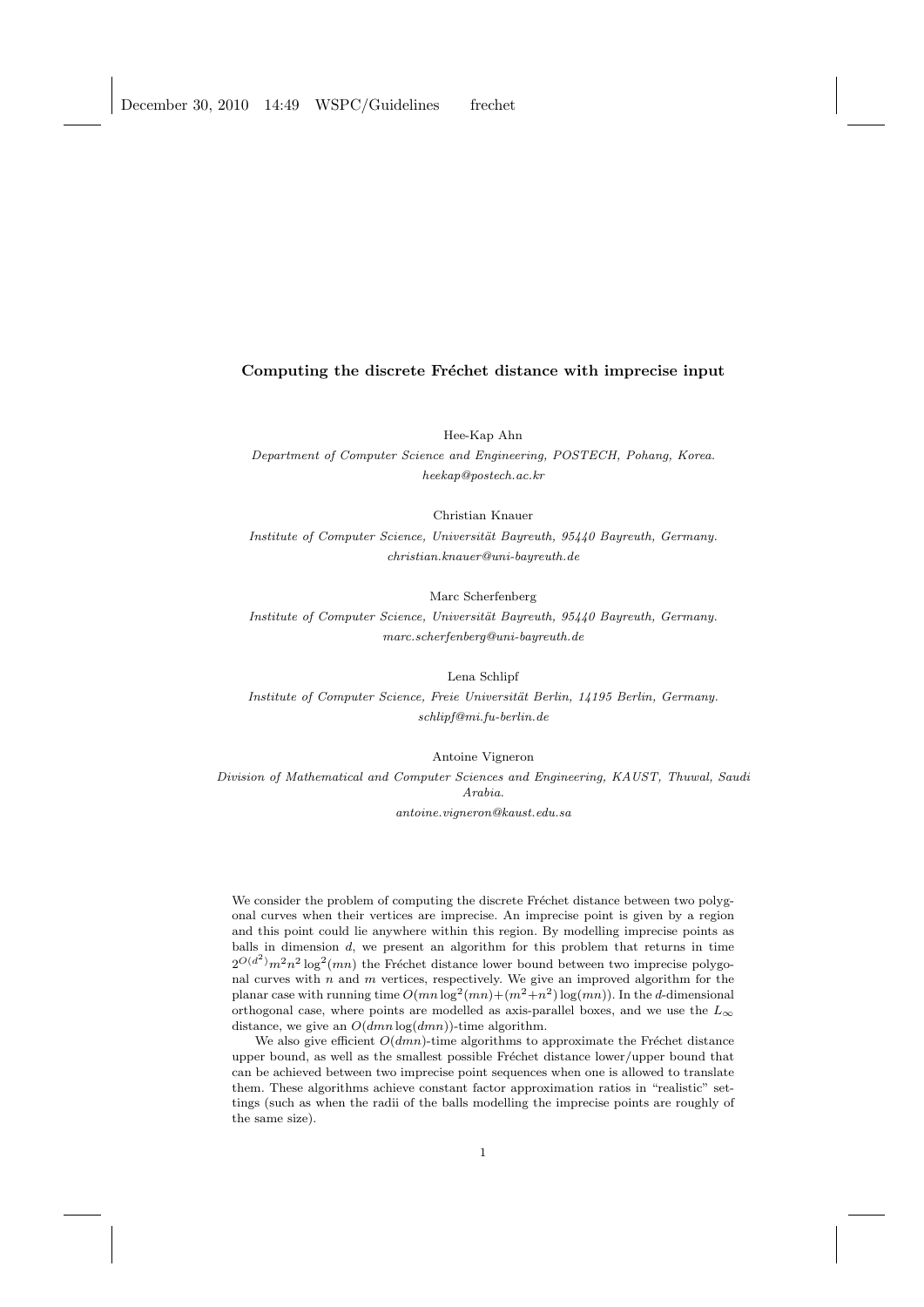### 1. Introduction

Shape matching is an important ingredient in a wide range of computer applications such as computer vision, computer–aided design, robotics, medical imaging, and drug design. In shape matching, we are given two geometric objects and we compute their distance according to some geometric similarity measure. The Fréchet distance is a natural distance function for continuous shapes such as curves and surfaces, and is defined using reparameterizations of the shapes.  $3,4,5,16$ 

The discrete Fréchet distance is a variant of the Fréchet distance in which we only consider vertices of polygonal curves. In dimension d, given two polygonal curves with  $n$  and  $m$  vertices, respectively, there is a dynamic programming algorithm that computes the discrete Fréchet distance between them in  $\Theta(dmn)$  time.<sup>9</sup> Later, Aronov et al. presented efficient approximation algorithms for computing the discrete Fréchet distance of two natural classes of curves:  $\kappa$ -bounded curves and backbone curves.<sup>6</sup> They also proposed a pseudo-output-sensitive algorithm for computing the discrete Fréchet distance exactly.

Most of previous works on the Fréchet distance assume that the input curves are given precisely. The input curve, however, could be only an approximation; In many cases, geometric data comes from measurements of continuous real-world phenomenons, and the measuring devices have finite precision. This impreciseness of geometric data has been studied lately, and quite a few algorithms that handle imprecise data have been given for fundamental geometric problems: for example, computing the Hausdorff distance,<sup>12</sup> Voronoi diagrams,<sup>17</sup> planar convex hulls,<sup>14</sup> and Delaunay triangulations.<sup>11,13</sup>

Imprecise data can be modelled in different ways. One possible model, for data that consists of points, is to assign each point to a region, typically a disk or a square. In this case, existing algorithms for computing the Fréchet distance could be too sensitive to the precision of the measurements, and they may return a solution without providing any guarantee on its correctness or preciseness. One solution to this problem is to take the impreciseness of the input into account in the design of algorithms, so that they return a solution with some additional information on its quality.

Our results. In this paper, we study the problem of computing the discrete Fréchet distance between two polygonal curves, where the vertices of a polygonal curve are imprecise. Each vertex belongs to a region, which is either a Euclidean ball or an axis-parallel box in  $\mathbb{R}^d$ . We consider two cases: the orthogonal case and the Euclidean case. In the orthogonal case, the regions are boxes, and we use the  $L_{\infty}$ distance. In the Euclidean case, the regions are balls and we use the Euclidean distance.

Typical applications of this problem include computing similarity of two spatiotemporal data sets such as polygonal trajectories of moving objects (e.g. cars, people, animals) whose vertex locations are obtained by some positioning services (e.g.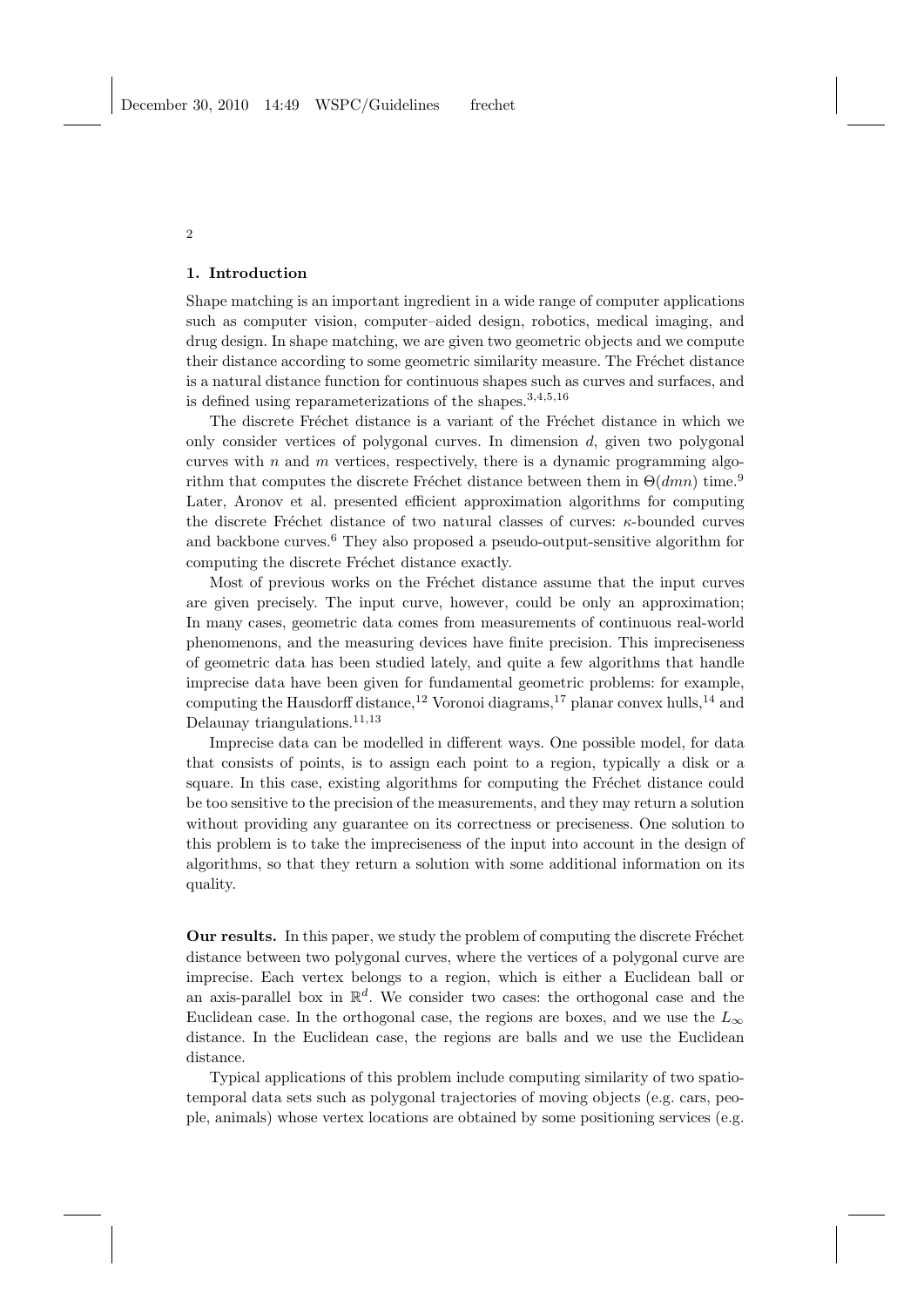the Global Positioning System), and, therefore, are imprecise.

Given two imprecise sequences of  $n$  and  $m$  points, respectively, we give algorithms for computing the Fréchet distance lower bound between these two sequences. In the d-dimensional orthogonal case, our algorithm runs in time  $O(dmn \log (dmn))$ . In the Euclidean case, we give an  $2^{O(d^2)}m^2n^2\log^2(mn)$ -time algorithm for arbitrary dimension d, and we give an improved  $O(mn \log^2(mn) + (m^2 + n^2) \log(mn))$ -time algorithm in the plane.

We also give efficient  $O(dmn)$ -time algorithms to approximate the Fréchet distance upper bound, as well as the smallest possible Fréchet distance lower and upper bound that can be achieved between two imprecise point sequences when one is allowed to translate them. These algorithms achieve constant factor approximation ratios in realistic settings, such as when the radii of the balls modelling the imprecise points are roughly of the same size, or when any two consecutive imprecise points are well-separated (so that their imprecision regions do not overlap).

## 2. Notation and preliminaries

We work in  $\mathbb{R}^d$ , and we use a metric  $dist(\cdot, \cdot)$  which is either the Euclidean distance, or the  $L_{\infty}$  distance. Let  $A = a_1, \ldots, a_n$  and  $B = b_1, \ldots, b_m$  denote two sequences of points in  $\mathbb{R}^d$ . A *coupling* is a sequence of ordered pairs  $(\alpha_1, \beta_1), \ldots, (\alpha_c, \beta_c)$  such that:

- $\alpha_1 = 1, \beta_1 = 1, \alpha_c = n$  and  $\beta_c = m$ .
- for each  $1 \leq k \leq c$ , one of the three statements below is true:

 $-\alpha_{k+1} = \alpha_k + 1$  and  $\beta_{k+1} = \beta_k + 1$ .  $-\alpha_{k+1} = \alpha_k + 1$  and  $\beta_{k+1} = \beta_k$ .  $-\beta_{k+1} = \beta_k + 1$  and  $\alpha_{k+1} = \alpha_k$ .

The *discrete Fréchet distance*  $F(A, B)$  is the minimum, over all couplings, of  $\max_{1 \leq k \leq c} \text{dist}(a_{\alpha_k}, b_{\beta_k}),$  see Fig. 1.



Fig. 1. The discrete Fréchet distance between the point sequences  $A = a_1, a_2, a_3, a_4$  and  $B = a_1, a_2, a_3, a_4$  $b_1, b_2, b_3$  is achieved by the coupling  $(1, 1), (2, 2), (3, 2), (4, 3),$  and we have  $F(A, B) = \text{dist}(a_2, b_2)$  $dist(a_3, b_2).$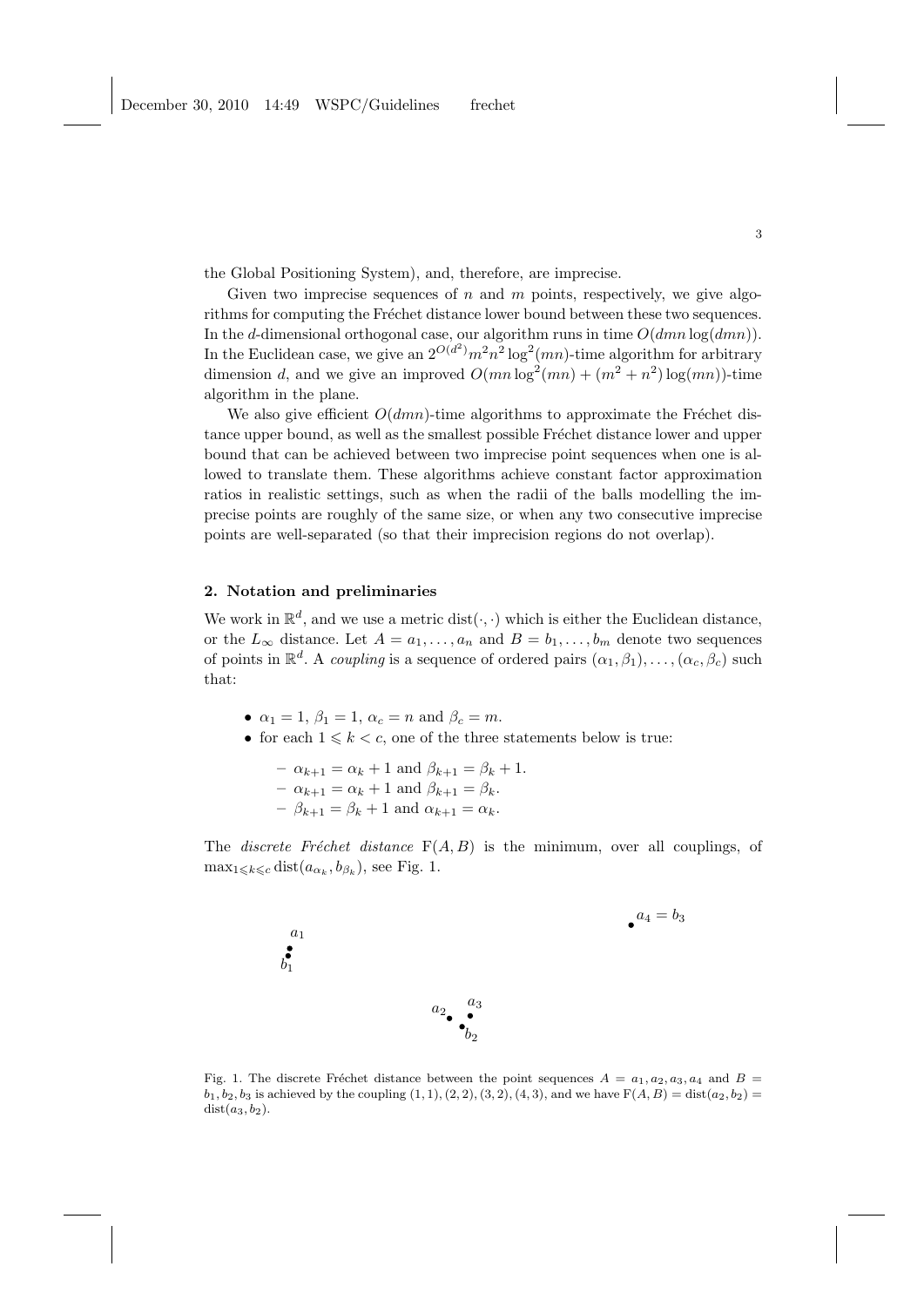In what follows, we consider the case where the two point-sequences A and B are *imprecise*. So, instead of knowing the position of each  $a_i, b_j$ , we are given two sequences of regions of  $\mathbb{R}^d$  denoted by  $H = h_1, \ldots, h_n$  and  $V = v_1, \ldots, v_m$ . These regions will be either Euclidean balls, or axis-aligned boxes. They specify where the points  $a_i, b_j$  may lie, and thus for each  $i, j$ , we have  $a_i \in h_i$  and  $b_j \in v_j$ . For all  $i \leq n$ , we denote by  $H_i$  the subsequence  $h_1, \ldots, h_i$ , and for all  $j \leq m$ , we denote  $V_j = v_1, \ldots, v_j$ .

We will consider two different cases. In the *Euclidean case*, the regions are Euclidean balls in  $\mathbb{R}^d$  and we use the Euclidean distance. In the *orthogonal case*, the regions are axis-aligned boxes and the distance we use is the  $L_{\infty}$  metric.

A realization of the region sequence H is a point sequence  $A = a_1, \ldots, a_n$  such that  $a_i \in h_i$  for all  $1 \leq i \leq n$ . Similarly, a realization of the region sequence V is a point sequence  $B = b_1, \ldots, b_m$  such that  $b_j \in v_j$  for all  $1 \leq j \leq m$ . We denote by  $A \in_R H$  and  $B \in_R V$  the fact that A is a realization of H, and B is a realization of V, respectively. When  $A \in_R H$  and  $B \in_R V$ , we will say that  $(A, B)$  is a realization of  $(H, V)$ . This will be denoted as  $(A, B) \in_R (H, V)$ .

**Definition 1.** For two region sequences  $H$  and  $V$ , the Fréchet distance lower bound  $F^{\min}(H, V)$  is the minimum, over all realizations  $(A, B)$  of  $(H, V)$ , of the discrete Fréchet distance  $F(A, B)$ :

$$
\mathcal{F}^{\min}(H, V) = \min_{(A, B) \in_R(H, V)} \mathcal{F}(A, B).
$$

The Fréchet distance upper bound  $F^{\max}(H, V)$  is the maximum, over all realizations  $(A, B)$  of  $(H, V)$ , of the discrete Fréchet distance  $F(A, B)$ :

$$
\mathbf{F}^{\max}(H,V)=\max_{(A,B)\in_R(H,V)}\mathbf{F}(A,B).
$$

An example for the Fréchet distance lower bound is shown in Fig.2.

### 3. Computing the Fréchet distance lower bound  $F<sup>min</sup>$

In this section, we give algorithms for computing  $F^{\min}(H, V)$ . We first give a decision algorithm that, given a real number  $\delta \geq 0$ , decides whether  $F^{\min}(H, V) \leq \delta$ . Then we give an improved decision algorithm for the Euclidean case. Based on these decision algorithms, we finally give optimization algorithms, which compute  $F^{\min}(H, V)$  in the orthogonal case and in the Euclidean case.

We denote by  $h_i^{\delta}$  (resp.  $v_j^{\delta}$ ) the set of points that are at distance at most  $\delta$  from  $h_i$  (resp.  $v_j$ ). In the Euclidean case, where  $h_i$  is a ball with radius r, the set  $h_i^{\delta}$  is the concentric ball with radius  $r+\delta$ . In the orthogonal case, if  $h_i = [x_1, y_1] \times \cdots \times [x_d, y_d]$ , we have  $h_i^{\delta} = [x_1 - \delta, y_1 + \delta] \times \cdots \times [x_d - \delta, y_d + \delta].$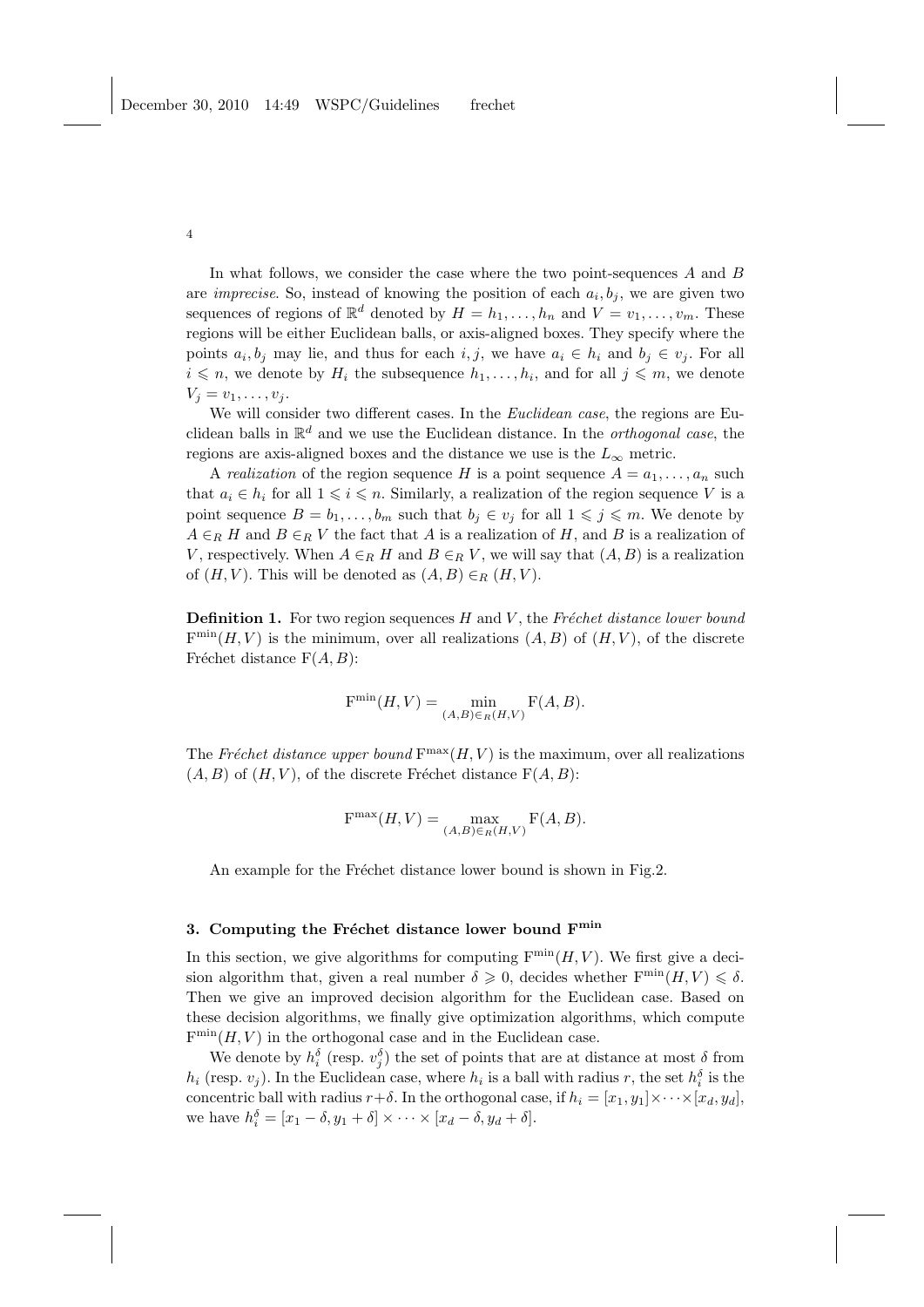

Fig. 2. The point sequences  $A = a_1, a_2, a_3, a_4$  and  $B = b_1, b_2, b_3$  are realizations of the sequences of regions  $H = h_1, h_2, h_3, h_4$  and  $V = v_1, v_2, v_3$ . The Fréchet distance lower bound  $F^{\min}(H, V)$  is achieved by the realization  $(A, B)$ , so we have  $F^{\min}(H, V) = F(A, B)$ .

### 3.1. Decision algorithm for the orthogonal case

Our decision algorithm is based on dynamic programming. In this sense, it is related to Eiter and Mannila's algorithm for computing the discrete Fréchet distance,  $9$  but we use additional invariants to address the impreciseness. These new invariants are carefully chosen *feasibility regions*, which indicate where the current points  $(a_i, b_j)$ may lie. Note that a straightforward discretization of the space of realizations of H, V would yield an exponential time bound, because one would have to consider the arrangement of nm surfaces in dimension  $(m + n)d$  defined by the equation  $dist(a_i, b_j) \leq \delta$  for each pair *i*, *j*.

While the algorithm proceeds, we compute the cells of an array with  $n$  rows and m columns in an iterative manner from the lower left to the upper right cell, i.e, from  $(1,1)$  to  $(n,m)$ , where the *i*th row represents the region  $H_i$ , and the *j*th column represents  $V_j$ . Each cell  $(i, j)$  contains two feasibility regions  $\mathrm{FH}_{\delta}(i, j) \subset \mathbb{R}^d$ and  $\text{FV}_{\delta}(i,j) \subset \mathbb{R}^d$ .

Remember that  $A_i$  (resp.  $B_i$ ) denotes the sequence  $a_1, \ldots, a_i$  (resp.  $b_1, \ldots, b_i$ ). As we shall see in Lemma 1, the feasibility region  $FH_{\delta}(i, j)$  represents the possible locations of  $a_i$ , where  $(A_i, B_j)$  is a realization of  $(H_i, V_j)$ , and there exists a coupling that achieves  $F(A_i, B_j) \le \delta$  whose last two pairs are not  $(i - 1, j), (i, j)$ . The other feasibility region  $FV_{\delta}(i, j)$  represents the possible locations of  $b_j$ , when there is such a coupling whose last two pairs are not  $(i, j - 1), (i, j)$ . Thus, there is a realization  $(A, B) \in_R (H, V)$  such that  $F(A, B) \leq \delta$  if and only if the feasibility region  $FH_{\delta}(n, m)$  or  $FV_{\delta}(n, m)$  of the upper right cell is non-empty.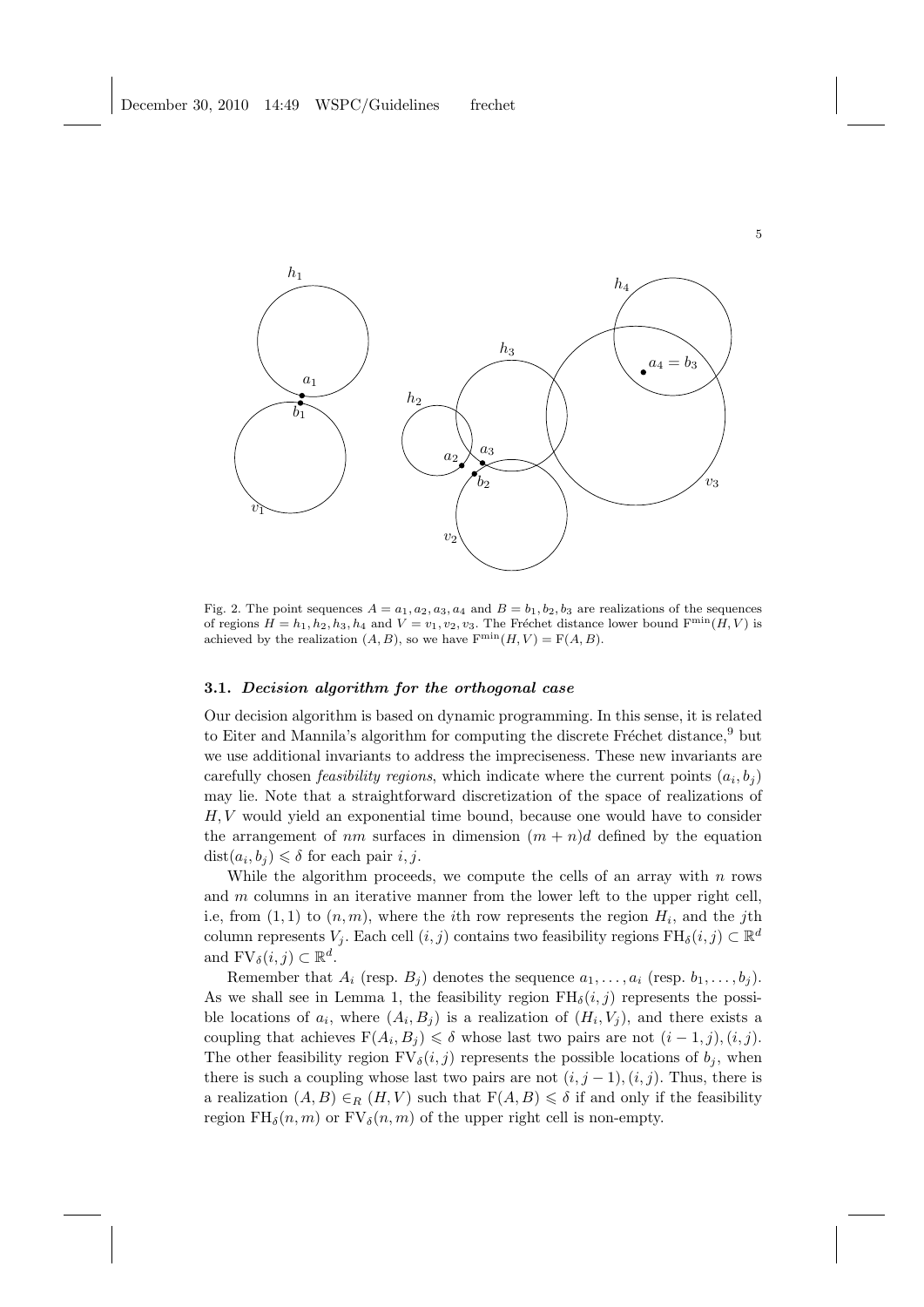The pseudocode of our decision algorithm  $DecideFréchetMin$  is given below. Line 1 to 8 initialize some of the fields of our array for the first row and column, as well as an extra zeroth column and row. It allows boundary cases when  $i = 1$  and  $j = 1$  to be handled correctly in the main loop. The main loop is from line 9 to 15. We give a brief description of how the feasible regions for the cell  $(i, j)$  are computed in this loop. The case distinction reflects the definition of the discrete Fréchet distance. Assume that we have already a coupling of ordered pairs  $(\alpha_1, \beta_1), \ldots, (\alpha_k, \beta_k)$ , then there are three possible pairs for the next pair in the coupling. First, the next pair could be  $(\alpha_{k+1}, \beta_{k+1}) = (\alpha_k + 1, \beta_k + 1)$ . This case corresponds to a diagonal step in the array and the two feasible regions of the new cell are only determined by the location of its two corresponding impreciseness regions (line 14 and 15). The second and third possibility for the next pair is  $(\alpha_{k+1}, \beta_{k+1}) = (\alpha_k + 1, \beta_k)$  or  $(\alpha_{k+1}, \beta_{k+1}) = (\alpha_k, \beta_k + 1)$ , which represents a vertical or a horizontal step in the array. Clearly, for the vertical step  $FV_{\delta}(i, j) \subset FV_{\delta}(i - 1, j)$  and for the horizontal step  $FH_{\delta}(i, j) \subset FH_{\delta}(i, j-1)$  (line 12 and 13). See also Fig. 3 for an example of the algorithm.

# Algorithm DecideFréchetMin

**Input:** Two sequences of regions  $H = h_1, \ldots, h_n$  and  $V = v_1, \ldots, v_m$ , and a value  $\delta \geqslant 0.$ 

**Output:** TRUE when  $F^{\min}(H, V) \le \delta$ , and FALSE otherwise.

1. for  $i \leftarrow 1$  to n<br>2. FH<sub>s</sub> $(i)$ . 2. FH<sub> $\delta$ </sub> $(i, 0) \leftarrow \emptyset$ <br>3. FV $_{\delta}$  $(i, 0) \leftarrow \emptyset$ 3.  $\text{FV}_\delta(i,0) \leftarrow \emptyset$ <br>4. for  $i \leftarrow 1$  to m 4. for  $j \leftarrow 1$  to m<br>5. FH<sub> $\delta$ </sub>(0, i 5. FH<sub> $\delta$ </sub> $(0, j) \leftarrow \emptyset$ <br>6. FV $_{\delta}$  $(0, j) \leftarrow \emptyset$ 6.  $\text{FV}_{\delta}(0, j) \leftarrow \emptyset$ <br>7.  $\text{FH}_{\delta}(0, 0) \leftarrow \mathbb{R}^{d}$ 7.  $FH_{\delta}(0,0) \leftarrow \mathbb{R}^{d}$ 8.  $\mathbf{F} \mathbf{V}_{\delta}(0,0) \leftarrow \mathbb{R}^d$ 9. for  $i \leftarrow 1$  to n 10. for  $j \leftarrow 1$  to m<br>11. if  $FH_{\delta}(i)$ 11. if FH<sub> $\delta$ </sub> $(i - 1, j - 1) = \emptyset$  and FV $_{\delta}$  $(i - 1, j - 1) = \emptyset$ <br>12. then FH $_{\delta}$  $(i, j) \leftarrow$  FH $_{\delta}$  $(i, j - 1) \cap v_{\delta}^{\delta}$ 12. **then**  $FH_{\delta}(i, j) \leftarrow FH_{\delta}(i, j - 1) \cap v_j^{\delta}$ 13.  $\text{FV}_{\delta}(i,j) \leftarrow \text{FV}_{\delta}(i-1,j) \cap h_i^{\delta}$ 14. **else** FH<sub> $\delta$ </sub> $(i, j) \leftarrow h_i \cap v_j^{\delta}$ 15.  $\text{FV}_{\delta}(i,j) \leftarrow h_i^{\delta} \cap v_j$ 16. if  $FH_{\delta}(n, m) = \emptyset$  and  $FV_{\delta}(n, m) = \emptyset$ <br>17. then return FALSE then return FALSE 18. else return TRUE

In order to prove that our decision algorithm  $DecideFréchetMin$  is correct, we need the following lemma.

**Lemma 1.** For any  $2 \leq i \leq n$ ,  $2 \leq j \leq m$ , we have  $F^{\min}(H_i, V_j) \leq \delta$  if and only if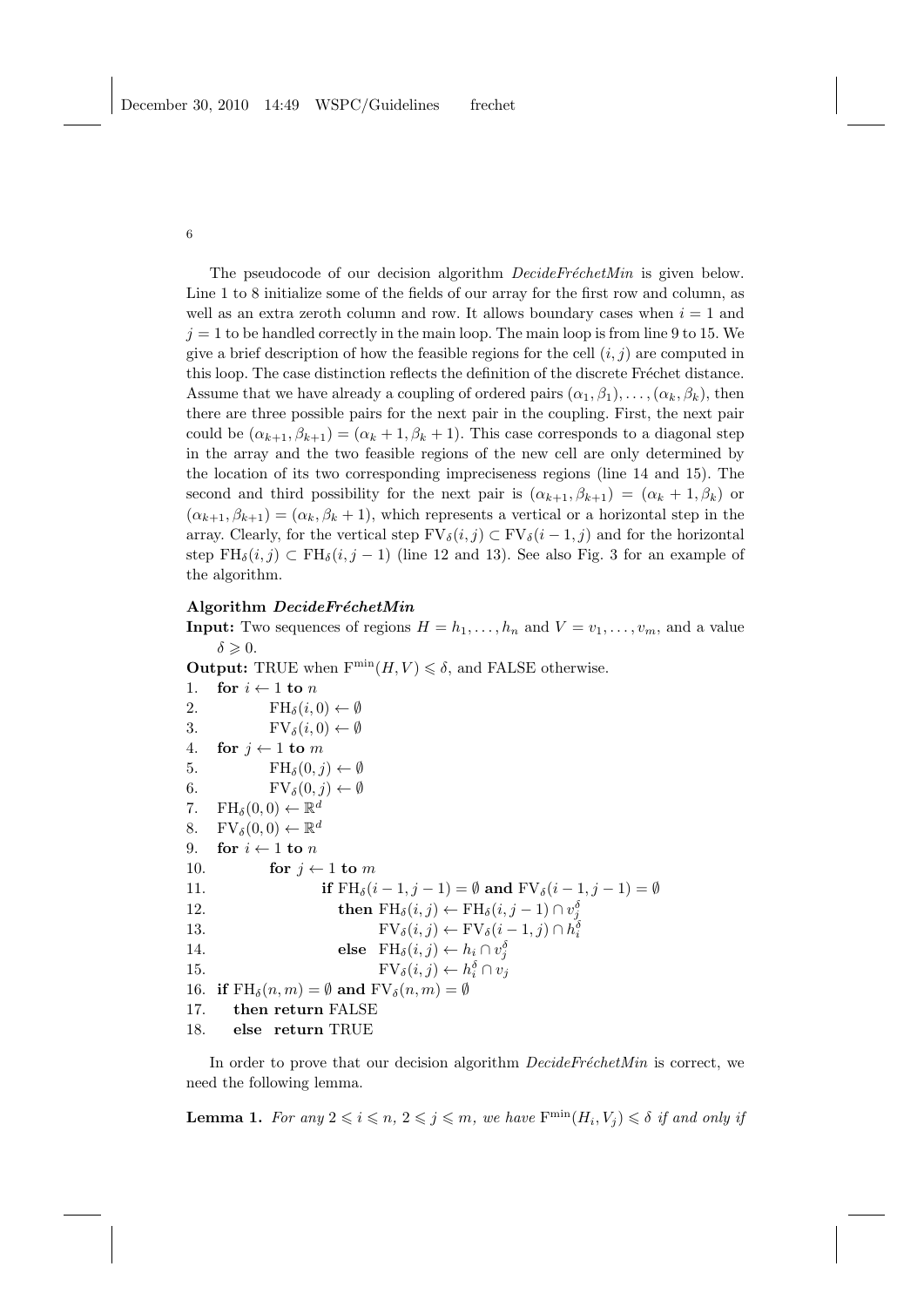$h_1$ 

 $v$ 

 $h_3$ 



(a) The regions  $h_i^{\delta}$  and  $v_i^{\delta}$  are dotted. The points represent realizations  $A \in_R$ H and  $B \in_R V$  where  $F(A, B) \le \delta$ .

 $v_3$ 

 $h_2$ 

 $\overline{v}_1$ 

(b) In each cell  $(i, j)$  FH $_{\delta}(i, j)$ , is shown in the left lower corner and  $FV_{\delta}(i, j)$  in the right upper corner.

Fig. 3. Example for Algorithm DecideFréchetMin.

 $FH_{\delta}(i, j) \neq \emptyset$  or  $FV_{\delta}(i, j) \neq \emptyset$ . More precisely, for any  $x, y \in \mathbb{R}^{d}$ , we have:

- (a)  $x \in FH_\delta(i,j)$  if and only if there exists  $(A_i, B_j) \in_R (H_i, V_j)$  such that  $a_i = x$ , and such that there exists a coupling achieving  $F(A_i, B_j) \leqslant \delta$  whose last two pairs are not  $(i-1, j), (i, j)$ .
- (b)  $y \in \text{FV}_{\delta}(i,j)$  if and only if there exists  $(A_i, B_j) \in_R (H_i, V_j)$  such that  $b_j = y$ , and such that there exists a coupling achieving  $F(A_i, B_j) \leq \delta$  whose last two pairs are not  $(i, j - 1), (i, j)$ .

We now prove Lemma 1 when  $i, j \geqslant 3$ . The boundary cases where  $i = 2$  or  $j = 2$ can be easily checked. We only prove Lemma  $1(a)$ ; the proof of  $(b)$  is similar. Our proof is done by induction on  $(i, j)$ , so we assume that Lemma 1 is true for all the cells that have been handled before cell  $(i, j)$  by our algorithm; in particular, it is true for all cells  $(i', j') \neq (i, j)$  such that  $i' \leq i$  and  $j' \leq j$ .

We first assume that  $x \in FH_{\delta}(i, j)$ , and we want to prove that there exists  $(A_i, B_j) \in_R (H_i, V_j)$  such that  $a_i = x$ , and such that there exists a coupling achieving  $F(A_i, B_j) \le \delta$  whose last two pairs are not  $(i - 1, j), (i, j)$ . We distinguish between two cases:

• First case:  $FH_{\delta}(i-1, j-1) \neq \emptyset$  or  $FV_{\delta}(i-1, j-1) \neq \emptyset$ . Then, by induction, there exists  $(A_{i-1}, B_{j-1}) \in_R (H_{i-1}, V_{j-1})$  such that  $F(A_{i-1}, B_{j-1}) \le \delta$ . We also know that  $FH_{\delta}(i, j)$  was set to  $h_i \cap v_j^{\delta}$  at line 14. In other words,  $x \in h_i$ ,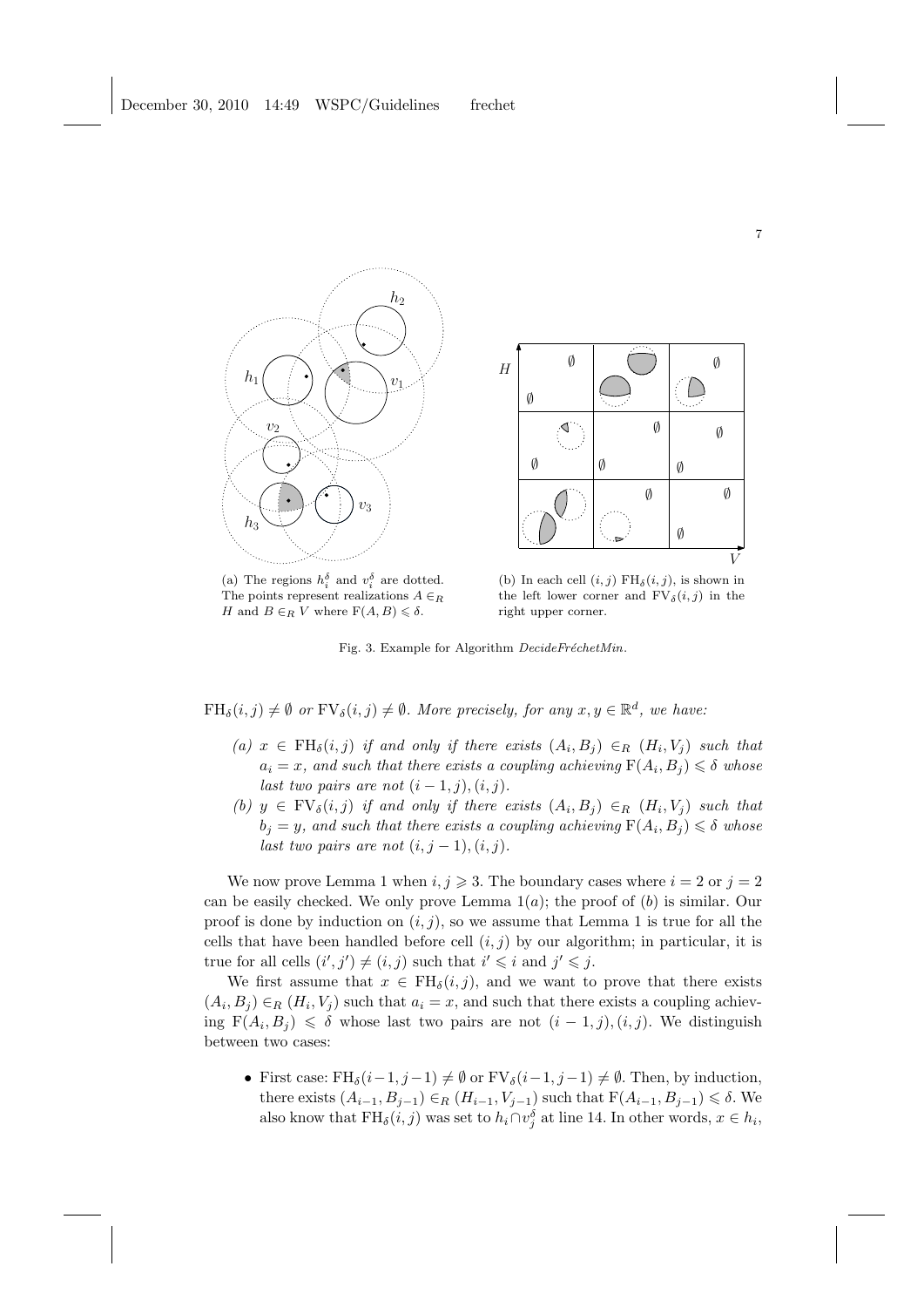and there exists  $y' \in v_j$  such that  $dist(x, y') \leq \delta$ . So we extend  $A_{i-1}$  and  $B_{j-1}$  by choosing  $a_i = x$  and  $b_j = y'$ . We extend a coupling achieving  $F(A_{i-1}, B_{j-1}) \leq \delta$  with the pair  $(i, j)$ , and obtain a coupling achieving  $F(A_i, B_j) \le \delta$  whose last two pairs are  $(i - 1, j - 1), (i, j)$ .

• Second case:  $FH_{\delta}(i-1, j-1) = \emptyset$  and  $FV_{\delta}(i-1, j-1) = \emptyset$ . Then  $FH_{\delta}(i, j)$ was set to  $FH_{\delta}(i, j-1) \cap v_j^{\delta}$  at line 12. Thus  $x \in FH_{\delta}(i, j-1)$ , so by induction, there exists  $(A_i, B_{j-1}) \in_R (H_i, V_{j-1})$  such that  $a_i = x$  and  $F(A_i, B_{j-1}) \leq \delta$ . Since  $x \in v_j^{\delta}$ , there exists  $y' \in v_j$  such that  $dist(x, y') \leq \delta$ . So we extend  $B_{j-1}$  by choosing  $b_j = y'$ . We extend a coupling achieving  $F(A_i, B_{j-1}) = \delta$  with the pair  $(i, j)$ , and we obtain a coupling achieving  $F(A_i, B_j) \le \delta$  whose last two pairs are  $(i, j - 1), (i, j)$ .

Now we assume that there exists  $(A_i, B_j) \in_R (H_i, V_j)$  such that there exists a coupling C achieving  $F(A_i, B_j) \le \delta$  whose last two pairs are not  $(i - 1, j), (i, j)$ . We want to prove that  $a_i \in FH_\delta(i, j)$ . We distinguish between two cases:

- First case:  $FH_{\delta}(i-1, j-1) \neq \emptyset$  or  $FV_{\delta}(i-1, j-1) \neq \emptyset$ . It implies that  $FH_{\delta}(i, j)$  was set to  $h_i \cap v_j^{\delta}$  at line 14. Since  $A_i \in_R H_i$ , we have  $a_i \in h_i$ . Since  $B_j \in_R V_j$  and  $F(A_i, B_j) \leq \delta$ , it follows that  $dist(a_i, b_j) \leq \delta$ , and thus  $a_i \in v_j^{\delta}$ . Thus,  $a_i \in \text{FH}_{\delta}(i, j)$ .
- Second case:  $FH_{\delta}(i-1, j-1) = \emptyset$  and  $FV_{\delta}(i-1, j-1) = \emptyset$ . Then, by induction, we have  $F^{\min}(H_{i-1}, V_{j-1}) > \delta$ , which implies that  $F(A_{i-1}, B_{j-1}) > \delta$ , so the pair  $(i - 1, j - 1)$  cannot appear in C. It follows that the last three pairs of C can only be  $(i, j-2), (i, j-1), (i, j)$  or  $(i-1, j-2), (i, j-1), (i, j)$ . So, by induction, we have  $a_i \in FH_\delta(i, j-1)$ . Since  $F(A_i, B_j) \leq \delta$ , we have  $a_i \in v_j^{\delta}$ . As  $FH_{\delta}(i-1, j-1) = \emptyset$  and  $FV_{\delta}(i-1, j-1) = \emptyset$ , the value of  $FH_{\delta}(i, j)$  was set to  $FH_{\delta}(i, j-1) \cap v_j^{\delta}$  at line 14, so we have  $a_i \in FH_{\delta}(i, j)$ .

This completes the proof of Lemma 1. It follows immediately from Lemma 1 that Algorithm DecideFréchetMin decides correctly whether  $F^{\min}(H, V) \leq \delta$ . We still need to analyze this algorithm. In the orthogonal case, line 12–15 consist in intersecting two axis-aligned boxes in dimension d; it can be done trivially in  $O(d)$ time. Thus, we obtain the following result:

**Theorem 1.** In the d-dimensional orthogonal case, given  $\delta \geq 0$ , and given two imprecise sequences  $H$  and  $V$  of  $n$  and  $m$  points, respectively, we can decide in  $O(dmn)$  time whether  $F^{\min}(H, V) \leq \delta$ .

## 3.2. Decision algorithm for the Euclidean case

In this section, we give an efficient algorithm for the Euclidean case. A naive implementation of Algorithm  $DecideFréchetMin$  would require to construct the regions  $FH_{\delta}(i, j)$  and  $FV_{\delta}(i, j)$ , which may be intersections of  $\Omega(n)$  balls in  $\mathbb{R}^{d}$ . Even in  $\mathbb{R}^2$ , it would increase the running time of our algorithm by an order of magnitude.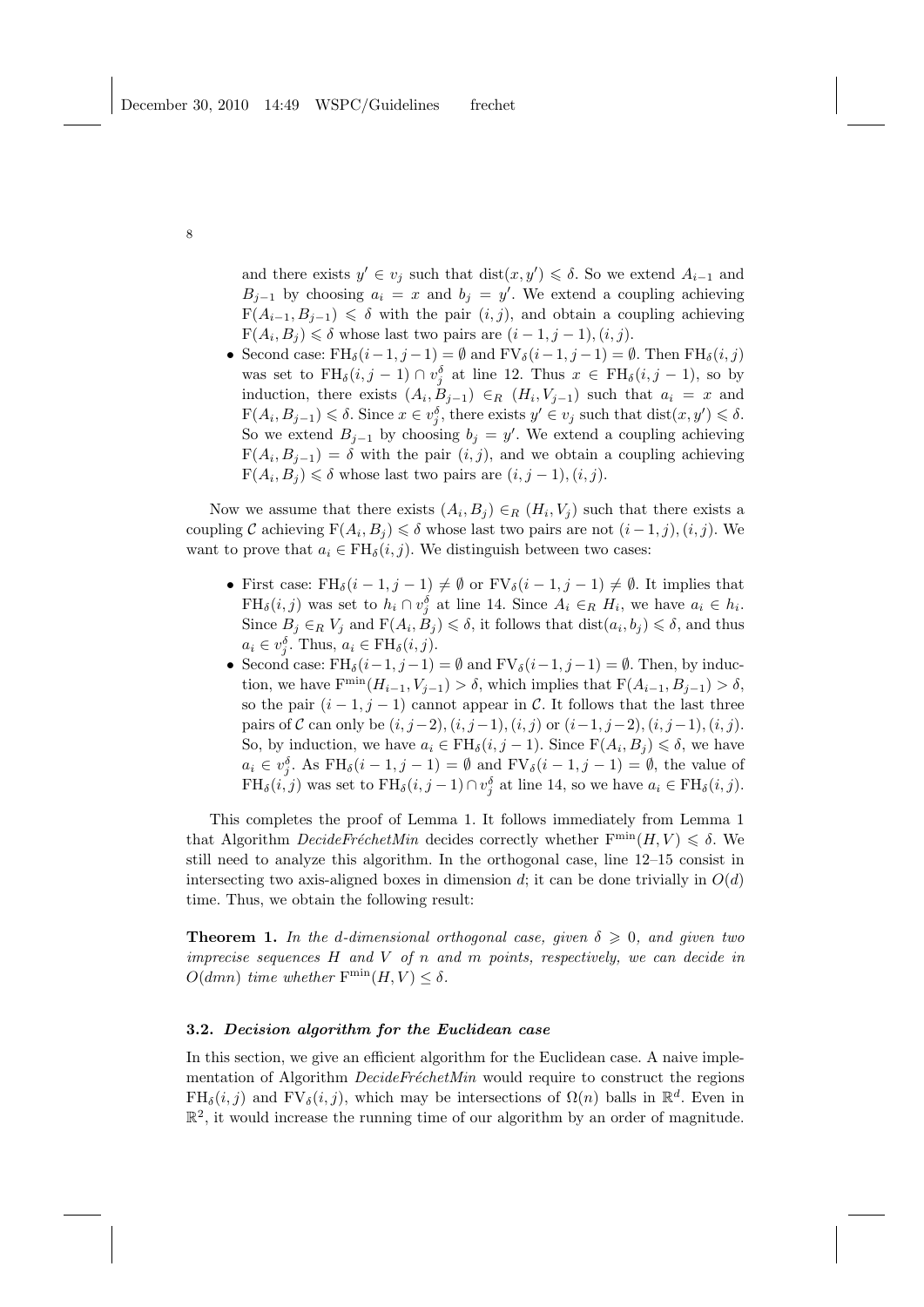To improve the running time, we will show how to compute these intersections in amortized  $2^{O(d^2)} \log(mn)$  time per step. We will need the following result:

**Lemma 2.** We can decide in  $2^{O(d^2)}k$  time whether k balls in d-dimensional Euclidean space have an empty intersection.

**Proof.** We consider a collection of k balls in  $\mathbb{R}^d$ . We use the standard lifting- $\text{map},^8$  which maps any point  $x = (x_1, \ldots, x_d) \in \mathbb{R}^d$  to the point  $\hat{x} = (x_1, \ldots, x_d)$  $(x_1,\ldots,x_d,\sum_{i=1}^d x_i^2) \in \mathbb{R}^{d+1}$ . Then a ball  $\mathcal{B} \subset \mathbb{R}^d$  can be mapped to an affine hyperplane  $\mathcal{H} \subset \mathbb{R}^{d+1}$  such that  $x \in \mathcal{B}$  if and only if  $\hat{x}$  is below  $\mathcal{H}$ . Thus, deciding whether  $k$  balls have a non-empty intersection reduces to deciding whether there is a point x such that  $\hat{x}$  is below all the corresponding hyperplanes. To do this, it suffices to decide whether there is a point  $\hat{y} = (y_1, \ldots, y_{d+1})$  below all these hyperplanes and such that  $\sum_{i=1}^d y_i^2 \leqslant y_{d+1}$ . It can be done in  $2^{O(d^2)}k$  time using an algorithm of Dyer for some generalized linear programs in fixed dimension;<sup>7</sup> in our case, the linear constraints for Dyer's algorithm are given by our set of hyperplanes, and the convex function we use is  $(y_1, \ldots, y_{d+1}) \mapsto -y_{d+1} + \sum_{i=1}^d y_i^2$ .  $\Box$ 

We now explain how we implement line 13 in amortized  $2^{O(d^2)} \log n$  time. We fix the value of  $j$ , and we show how to build an incremental data structure that decides in amortized  $2^{O(d^2)} \log n$  time whether  $FV_\delta(i,j) = \emptyset$ . To achieve this, we do not maintain the region  $FV_{\delta}(i, j)$  explicitly: we only maintain an auxiliary data structure that allows us to decide quickly whether it is empty or not. During the course of Algorithm  $DecideFréchetMin$ , the region  $FV_{\delta}(i, j)$  can be reset to  $h_i^{\delta} \cap v_j$ at line 15, and otherwise, it is the intersection of  $FV_{\delta}(i-1, j)$  with  $h_i^{\delta}$ . So at any time, we have  $\text{FV}_{\delta}(i,j) = h_{i_0}^{\delta} \cap h_{i_0+1}^{\delta} \cdots \cap h_{i}^{\delta} \cap v_j$  for some  $1 \leq i_0 \leq i$ .

So our auxiliary data structure needs to perform three types of operations:

- (1) Set  $S = \emptyset$ .
- (2) Insert the next ball into  $S$ .
- (3) Decide whether the intersection of the balls in  $S$  is empty.

When we run Algorithm  $DecideFréchetMin$  on column j, the sequence of n balls  $h_1^{\delta}, \ldots, h_n^{\delta}$  is known in advance, but not the sequence of operations. So this is the assumption we make for our auxiliary data structure: we know in advance the sequence of balls, but the sequence of operations is given online. A trivial implementation using Lemma 2 requires  $2^{O(d^2)}n$  time per operation. Using exponential and binary search,<sup>15</sup> we will show how to do it in amortized  $2^{O(d^2)}$  log *n* time per operation.

Operation 1 is trivial to implement. To implement operation 2, suppose that, before we perform this operation, the cardinality  $|S|$  of S is  $s = 2^{\ell}$ , for some integer  $\ell$ . Then, using Lemma 2, we check whether the intersection of the balls in S and the next  $s$  balls is empty. If so, we find by binary search the first subsequence of balls, starting at the balls of  $S$ , whose intersection is empty. By Lemma 2, it can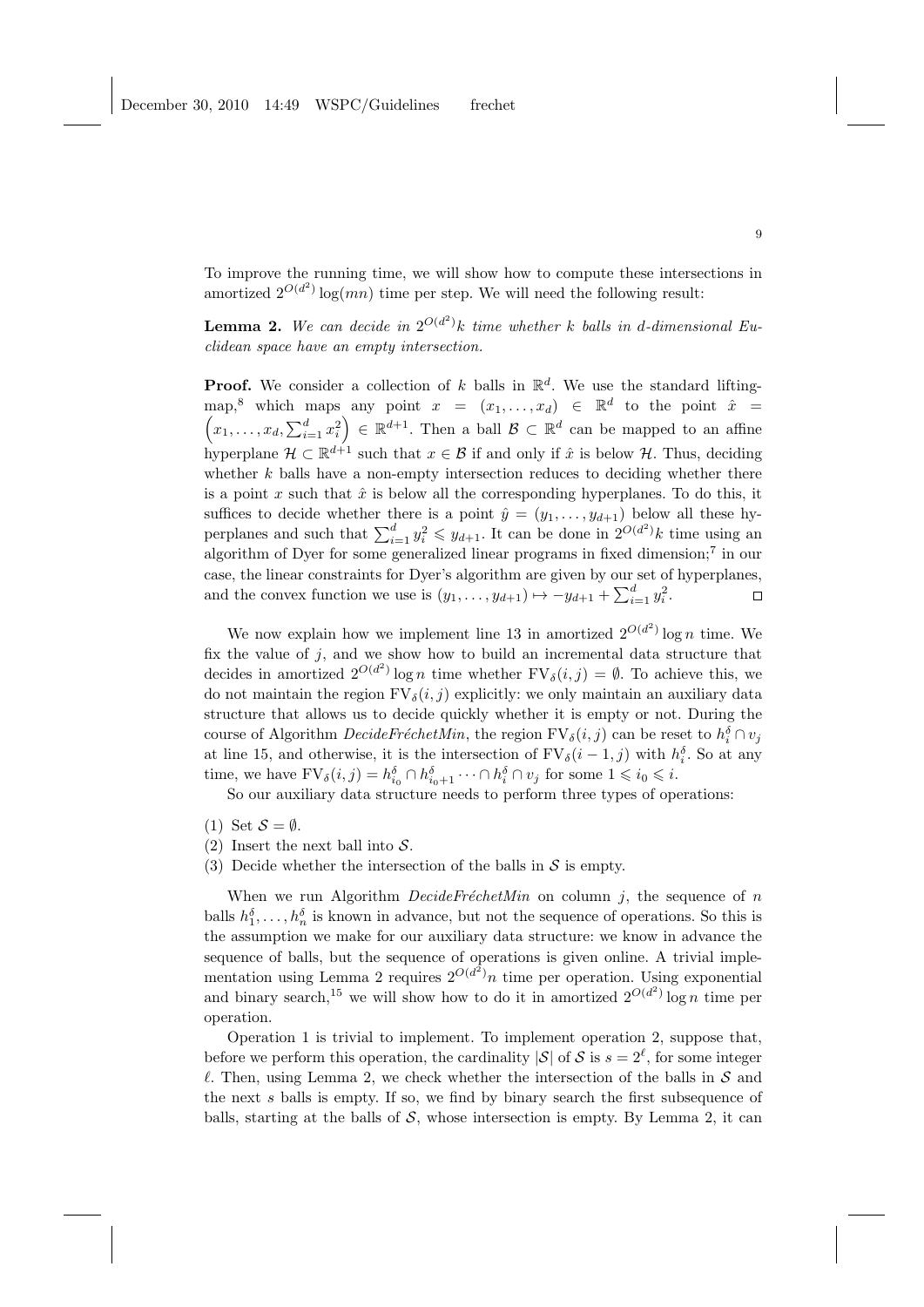be done in  $2^{O(d^2)} s \log s$  time. Then we can perform in constant time each operation of type 2 or 3 until the next time operation 1 is performed. On the other hand, if the intersection of the balls in  $\mathcal S$  and the next s balls is not empty, we record this fact. Then, until the cardinality of S reaches  $2s = 2^{\ell+1}$ , or we perform operation 1, we can perform each operation of type 2 or 3 in constant time.

This data structure needs only amortized  $2^{O(d^2)}$  log n time per operation. Keeping one such data structure for each value of  $j$ , we can perform line 13 of Algorithm  $DecideFréchetMin$  in amortized  $2^{O(d^2)}$  log n time. Similarly, we can implement line 12 in amortized  $2^{O(d^2)}$  log m time. Overall, we obtain the following result:

**Theorem 2.** In the d-dimensional Euclidean case, given  $\delta \geq 0$ , and given two imprecise sequences  $H$  and  $V$  of  $n$  and  $m$  points, respectively, we can decide in  $2^{O(d^2)}$ mn log(mn) time whether  $F^{\min}(H, V) \le \delta$ .

### 3.3. Optimization algorithms

In this section, we give optimization algorithms for computing the Fréchet distance lower bound in the orthogonal case, and in the Euclidean case. They are based on the decision algorithms of sections 3.1 and 3.2.

We first consider the orthogonal case. The result of the decision algorithm may only change at some value of  $\delta$  such that a box  $FH_{\delta}(i, j)$  or  $FV_{\delta}(i, j)$  degenerates to a box of dimension less than d. It may happen when the sides of two boxes of type  $h_i^{\delta}, h_i, v_j^{\delta}$ , or  $v_j$  have a common supporting hyperplane. Therefore, if we denote by  $(x_1, \ldots, x_d, y_1, \ldots, y_d)$  the coordinates of the box  $[x_1, y_1] \times \cdots \times [x_d, y_d]$ , and if we denote by  $(c_1, \ldots, c_k)$  the sequence of all these coordinates in increasing order, the optimal value  $F^{\min}(H, V)$  has to be of the form  $c_j - c_i$  or  $(c_j - c_i)/2$  for some  $i \leq j$ . The matrix with coefficients  $c_{ij} = \max\{0, c_j - c_{k+1-i}\}\$ is a k-by-k monotone matrix with  $k \leq dmn$ , so using the technique by Frederickson and Johnson for searching in such a matrix,<sup>1,10</sup> we can find  $F^{\min}(H, V)$  using  $O(log(dmn))$  calls to our decision algorithm. Thus, we obtained the following result:

Theorem 3. In the d-dimensional orthogonal case, given two imprecise sequences H and V of n and m points, respectively, we can compute  $F^{\min}(H, V)$  in time  $O(dmn \log (dmn)).$ 

This approach does not work in the Euclidean case, so instead of using Frederickson and Johnson's technique, we use parametric search.<sup>1,2</sup> Using the algorithm from Theorem 2 both as the decision algorithm and the generic algorithm (without making it parallel), we obtain the following result:

Theorem 4. In the d-dimensional Euclidean case, given two imprecise sequences H and V of n and m points, respectively, we can compute  $F^{\min}(H, V)$  in time  $2^{O(d^2)}m^2n^2\log^2(mn)$ .

We can improve this result when  $d = 2$ . To achieve this, we apply parametric search in a different way. Observe that the result of Algorithm DecideFréchetMin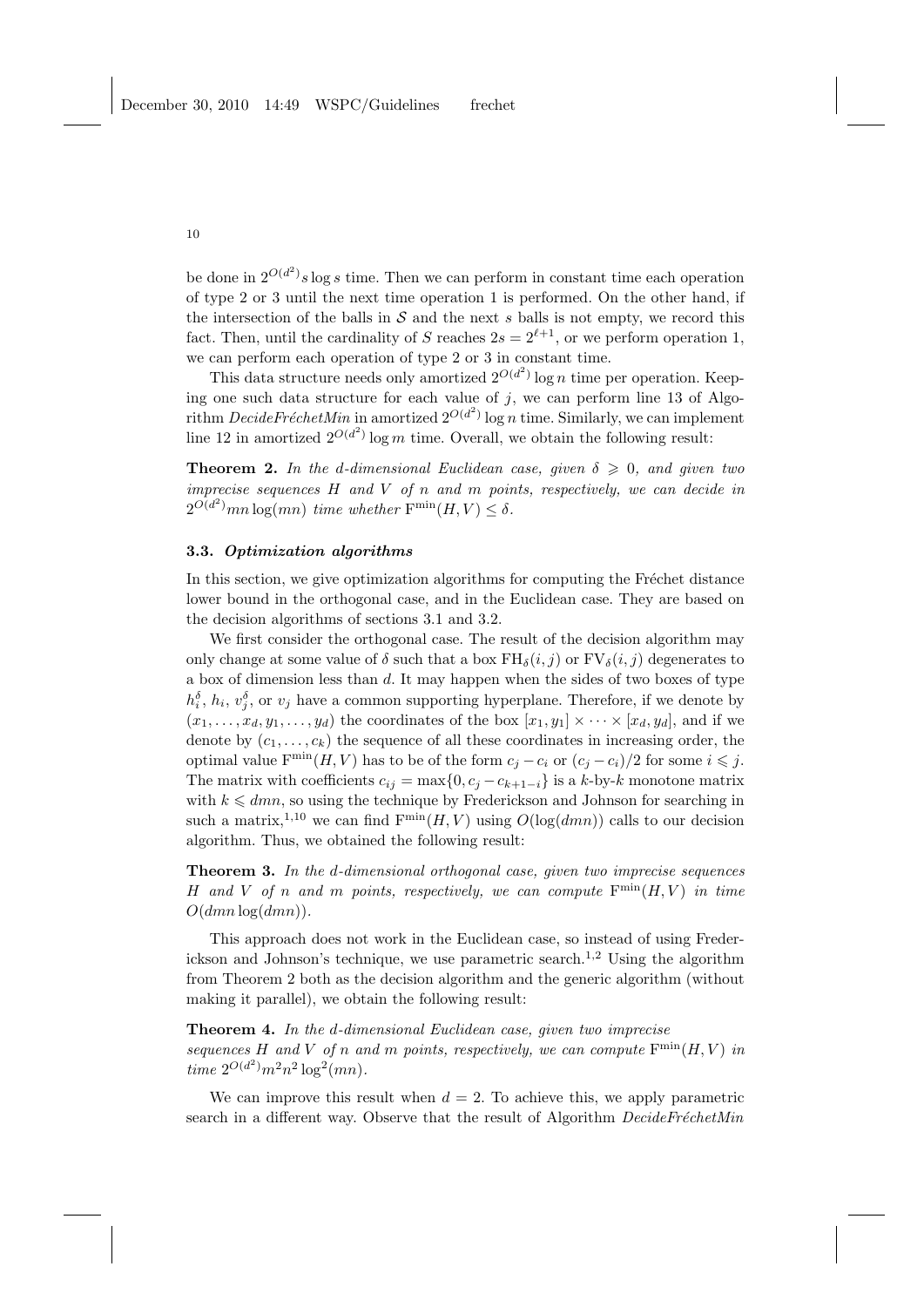only changes when there is a change in the combinatorial structure of the arrangement of the circles bounding the disks  $h_i, h_i^{\delta}, v_j, v_j^{\delta}$  for all  $i, j$ . So, as a generic algorithm, we use an algorithm that computes the arrangement of these  $2m + 2n$  circles. There exists such an algorithm with running time  $O(log(mn))$  using  $O(m^2 + n^2)$ processors.<sup>2</sup> The decision algorithm is just our algorithm  $DecideFréchetMin$ , which runs in  $O(mn \log(mn))$  time. So we need a total of  $O((m^2 + n^2) \log(mn))$  time to run the generic algorithm, and a total of  $O(mn \log^2(mn))$  time for the decision algorithm. Thus, we obtain the following result:

Theorem 5. In the two-dimensional Euclidean case, given two imprecise sequences H and V of n and m points, respectively, we can compute  $F^{\min}(H, V)$ in  $O(mn \log^2(mn) + (m^2 + n^2) \log(mn))$  time.

# 4. Approximation algorithms

The running time of our algorithm for computing  $F^{\min}$  exactly in the Euclidean case, when the dimension is larger than 2, may be too large for some applications. The situation is worse for the problem of computing Fmax since we currently do not even have a polynomial time algorithm. The problem of matching imprecise shapes with respect to the discrete Fréchet distance under translations seems even more complicated; in particular, we currently do not know how to solve it in polynomial time.

We use the following notation for the discrete Fréchet distance with imprecise points under translation. For a translation t and a region sequence  $H = h_1, \ldots, h_n$ we denote by  $H + t$  the translate of H by t. Formally  $H + t = h_1 \oplus t, \ldots, h_n \oplus t$ where  $h_i \oplus t$  denotes the Minkowski sum of  $h_i$  and t, i.e.,  $h_i \oplus t = \{x + t \mid x \in h_i\}$ .

**Definition 2.** For two region sequences  $H$  and  $V$ , the *smallest Fréchet distance* lower bound under translation is the minimum over all translations  $t$  of the Fréchet distance lower bound  $F^{\min}(H + t, V)$ :

$$
\mathbf{F}^{\min}_{\text{tr}}(H,V)=\min_{t} \ \mathbf{F}^{\min}(H+t,V).
$$

The smallest Fréchet distance upper bound under translation is the minimum over all translations t of the Fréchet distance upper bound  $F^{\max}(H + t, V)$ :

$$
\mathcal{F}_{\text{tr}}^{\text{max}}(H, V) = \min_{t} \ \mathcal{F}^{\text{max}}(H + t, V).
$$

We obtained efficient algorithms to approximate  $F^{\min},\,F^{\max},\,F^{\min}_{tr},\,$  and  $F^{\max}_{tr}$  in arbitrary dimension d.

As in the previous sections, we are given two input sequences  $H$  and  $V$  of  $n$  and  $m$  imprecise points, respectively, in  $d$ -dimensional space.

In the Euclidean case, we use the Euclidean distance, and we assume that the imprecision regions  $h_i, v_j$  are Euclidean balls with centers  $a_i^0, b_j^0$  and radius  $0 <$  $r_{\min} \leq r(h_i), r(v_j) \leq r_{\max}$ , where  $r_{\min}$  is the minimum of radii of all balls in H and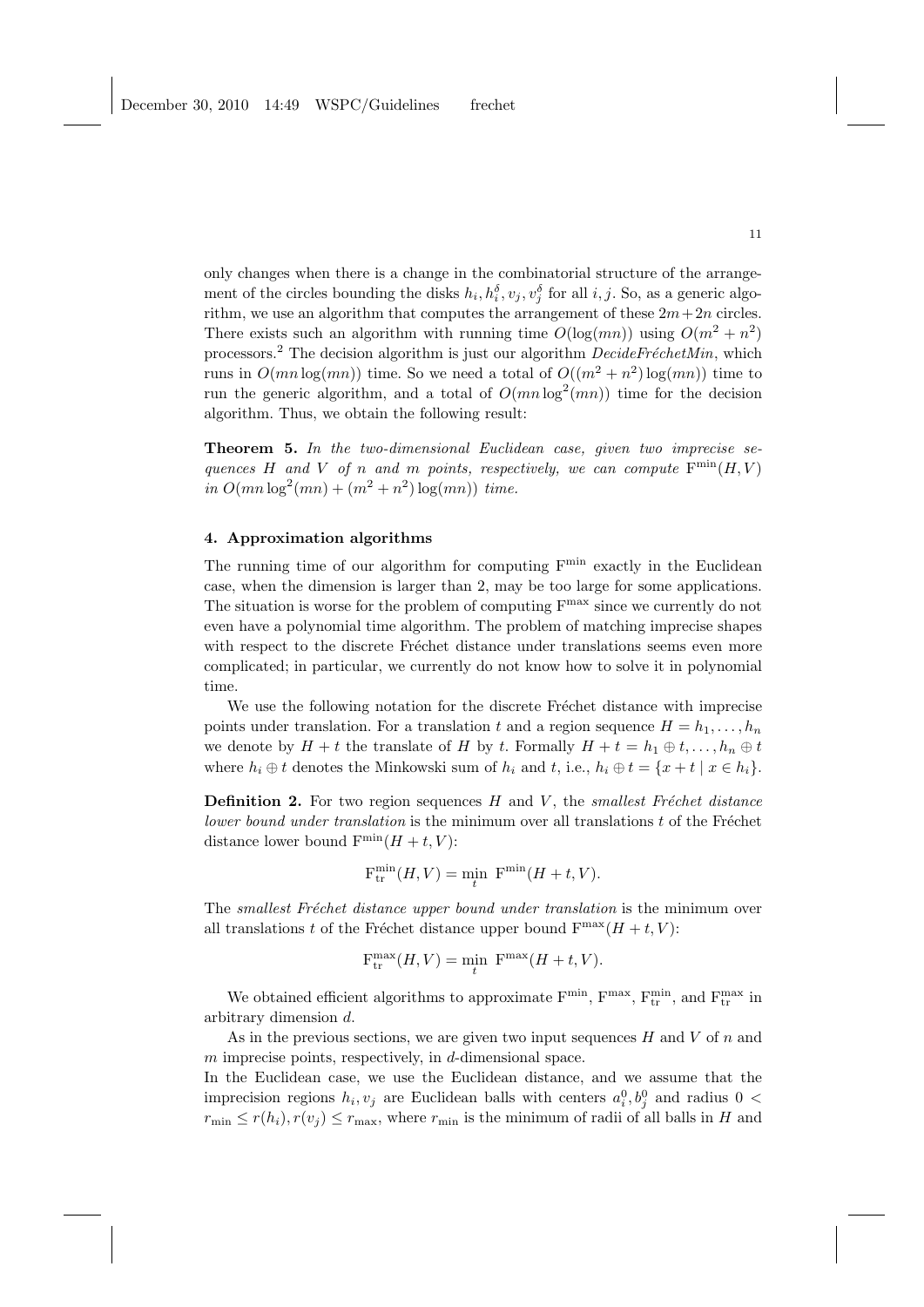$V, r_{\text{max}}$  is the maximum of radii of all balls in H and V and  $r(b)$  denotes the radius of the ball b.

In the orthogonal case, we use the  $L_{\infty}$  distance, and the imprecision region  $h_i$ (resp.  $v_i$ ) is an axis-parallel box that contains an  $L_{\infty}$  ball with radius  $r_{\min}$  and center  $a_i^0$  (resp.  $b_j^0$ ), and is contained in an  $L_{\infty}$  ball with radius  $r_{\text{max}}$  and with the same center  $a_i^0$  (resp.  $b_j^0$ ).

In both cases, we denote  $A^0 = (a_1^0, ..., a_n^0)$  and  $B^0 = (b_1^0, ..., b_m^0)$ .

The approximation quality for  $\mathcal{F}_{\mathrm{tr}}^{\mathrm{max}}$  and  $\mathcal{F}^{\mathrm{max}}$  depends on the error parameters  $r_{\text{min}}$ ,  $r_{\text{max}}$ . In particular we get constant factor approximations for the case  $r_{\text{max}} =$  $\Theta(r_{\min})$ , which seems to be a reasonable assumption in practice.

We obtain the following result for approximating the Fréchet distance upper bound.

**Theorem 6.** In dimension d, given two imprecise sequences H and V of n and m points, respectively, we can compute in  $O(dmn)$  time a value APP<sup>max</sup> $(H, V)$  such that

 $F^{\max}(H, V) \leq \text{APP}^{\max}(H, V) \leq (1 + r_{\max}/r_{\min})F^{\max}(H, V).$ 

To prove Theorem 6, we require the following technical results:

**Lemma 3.**  $F^{\max}(H, V) \geq 2r_{\min}$ .

**Proof.** Let  $A = a_1, \ldots, a_m$  be a realization of the region sequence  $H = h_1, \ldots, h_m$ and  $B = b_1, \ldots, b_n$  be a realization of the region sequence  $V = v_1, \ldots, v_n$ . Since  $F(A, B) > dist(a_1, b_1)$  we have that

$$
\mathcal{F}^{\max}(H, V) \ge \max_{a_1 \in h_1, b_1 \in v_1} \text{dist}(a_1, b_1) \ge 2r_{\min}.
$$

**Lemma 4.**  $F(A^0, B^0) \le F^{\max}(H, V) \le F(A^0, B^0) + 2r_{\max}$ .

Proof. The first inequality is obvious from the definition of  $F<sup>max</sup>$ . To show the second inequality we consider some realization  $(A, B) \in_R (H, V)$  with  $A =$  $a_1, \ldots, a_m$  and  $B = b_1, \ldots, b_n$  such that  $F^{\max}(H, V) = F(A, B)$ . Moreover let  $(\alpha_1, \beta_1), \ldots, (\alpha_c, \beta_c)$  be a coupling such that  $F(A^0, B^0) = \max_{1 \leq k \leq c} \text{dist}(a_{\alpha_k}^0, b_{\beta_k}^0)$ . Then we have that

$$
\begin{aligned} &\mathbf{F}^{\max}(H,V) = \mathbf{F}(A,B) \leq \\ &\max_{1 \leq k \leq c} \text{dist}(a_{\alpha_k}, b_{\beta_k}) = \max_{1 \leq k \leq c} \text{dist}(a_{\alpha_k}^0 + a_{\alpha_k} - a_{\alpha_k}^0, b_{\alpha_k}^0 + b_{\beta_k} - b_{\alpha_k}^0) \leq \\ &\max_{1 \leq k \leq c} \text{dist}(a_{\alpha_k}^0, b_{\alpha_k}^0) + 2r_{\max} = \mathbf{F}(A^0, B^0) + 2r_{\max}. \end{aligned}
$$

We are now able to complete the proof of Theorem 6.

We let APP<sup>max</sup> $(H, V) = F(A^0, B^0) + 2r_{\text{max}}$ . This value can be computed in  $O(dmn)$ time.<sup>9</sup> From Lemma 4 we know that  $F^{\max}(H, V) \leq \text{APP}^{\max}(H, V)$ . On the other hand Lemma 3 implies that

$$
APPmax(H, V) \leq Fmax(H, V) + 2rmax \leq (1 + rmax/rmin)Fmax(H, V).
$$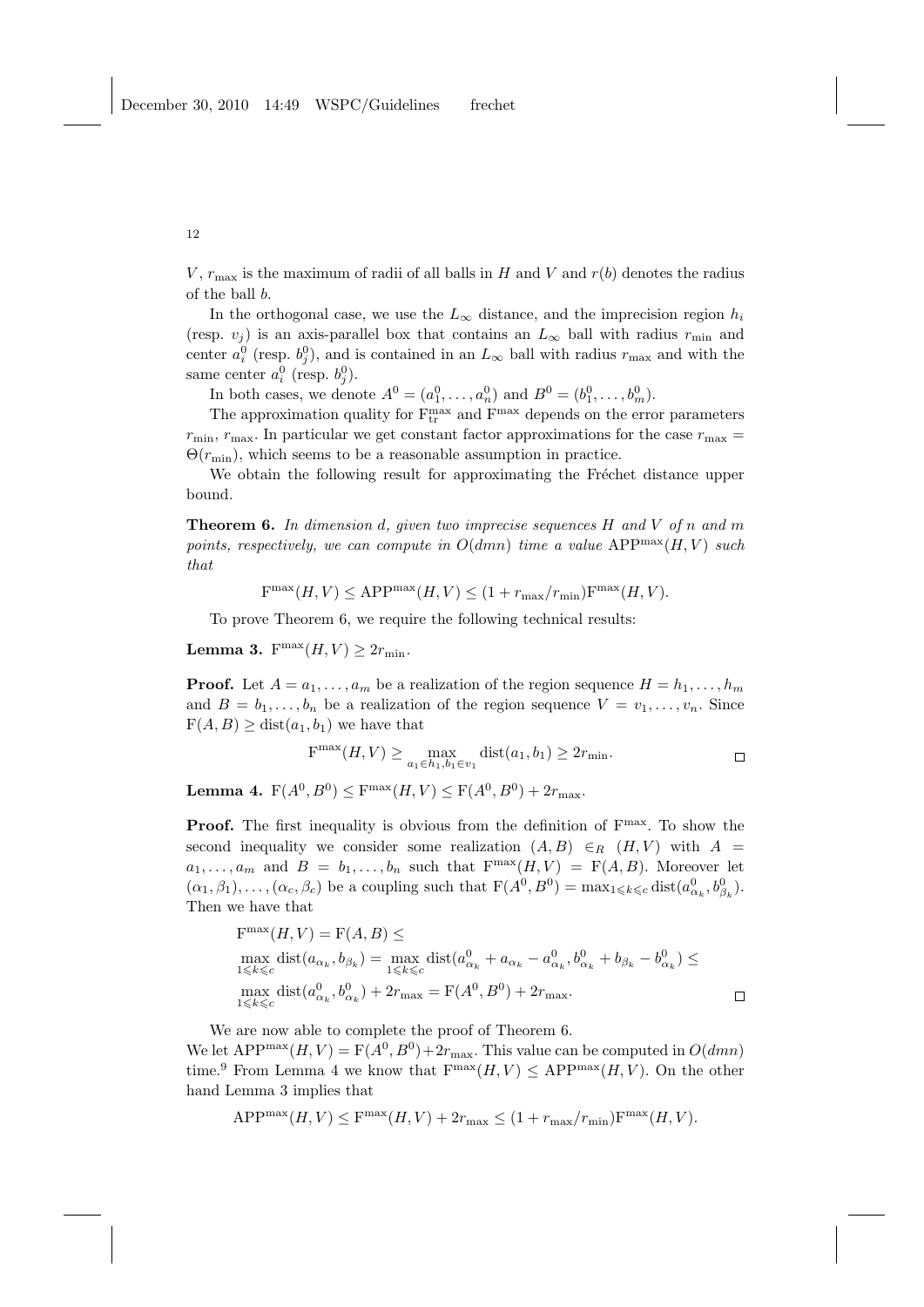The approximation quality for  $F_{tr}^{min}$  and  $F_{cm}^{min}$  depends on the error parameter  $r_{\text{max}}$  and an additional parameter measuring how well-separated any two *consecutive* points in an input sequence are:

**Definition 3.** For a parameter  $\Delta_{\text{sep}} > 0$ , we say that a region sequence  $H =$  $h_1, \ldots, h_n$  is  $\Delta_{\text{sep}}$ -separated if  $\min_{x \in h_i, y \in h_{i+1}} \text{dist}(x, y) \geq \Delta_{\text{sep}}$  for all  $1 \leq i \leq n-1$ .

We get constant factor approximations for the case  $\Delta_{\rm sep} = \Omega(r_{\rm max})$ , which again seems to be a realistic assumption. In particular, we obtain the following result for approximating the Fréchet distance lower bound.

**Theorem 7.** In dimension d, given two  $\Delta_{\text{sep}}$ -separated region sequences H and V of n and m points, respectively, we can compute in  $O(dmn)$  time a value  $APP^{\min}(H, V)$  such that

 $F^{\min}(H, V) \leq \text{APP}^{\min}(H, V) \leq (1 + 4r_{\max}/\Delta_{\text{sep}}) F^{\min}(H, V).$ 

When  $m \neq n$ , one point has to be matched with two different points from the other sequence, which, using the separation property, tells us that  $F^{\min}(H, V) \geq$  $\Delta_{\rm sep}/2$ . It implies that the realization  $(A_0, B_0) \in_R (H, V)$  is good enough for our purpose. If  $m = n$ , we separate between two cases: when each  $a_i$  is matched to  $b_i$ , which is easy to solve, and when it is not the case, and we use  $(A_0, B_0)$  as above.

To facilitate the proof of this result we first need to introduce some more terminology. The coupling  $(\alpha_1, \beta_1), \ldots, (\alpha_n, \beta_n)$  with  $\alpha_i = \beta_i = i$  for  $1 \leq i \leq n$ between the two point sequences  $A = a_1, \ldots, a_n$  and  $B = b_1, \ldots, b_n$  of the (same) length n is called the matching coupling of A and B (sequences of different length do not have a matching coupling). The matching distance  $F_{1-1}(A, B)$  is the value  $\max_{1\leq k\leq n} \text{dist}(a_k, b_k)$  (for sequences of different length  $F_{1-1}(A, B)$  is not defined). The discrete non-matching Fréchet distance  $F_{\neg 1-1}(A, B)$  is the minimum, over all couplings different from the matching coupling, of  $\max_{1 \leq k \leq c} \text{dist}(a_{\alpha_k}, b_{\beta_k}).$ 

For technical reasons we will also consider for two region sequences  $H$  and  $V$ , their matching distance lower bound  $\mathbb{F}_{1-1}^{\min}(H, V)$  which is the minimum, over all realizations  $(A, B)$  of  $(H, V)$ , of the coupling distance  $F_{1-1}(A, B)$ :

$$
\mathcal{F}_{1-1}^{\min}(H, V) = \min_{(A, B) \in_R(H, V)} \mathcal{F}_{1-1}(A, B).
$$

Note that  $\mathbb{F}_{1-1}^{\min}(H, V)$  can easily be computed in  $O(dn)$  time.

In a similar manner we define for two region sequences  $H$  and  $V$ , their nonmatching Fréchet distance lower bound  $F_{\neg 1-1}^{\min}(H, V)$  which is the minimum, over all realizations  $(A, B)$  of  $(H, V)$ , of the non-matching Fréchet distance  $F_{\neg 1-1}(A, B)$ :

$$
\mathcal{F}^{\min}_{\neg 1-1}(H,V)=\min_{(A,B)\in_R(H,V)}\mathcal{F}_{\neg 1-1}(A,B).
$$

It is clear that  $F^{\min}(H, V) = \min(F^{\min}_{1-1}(H, V), F^{\min}_{-1-1}(H, V))$ . With a slight modification of the algorithm by Eiter and Mannila,  $P_{\neg 1-1}^{\text{min}}(H, V)$  can be computed in  $O(dnm)$  time.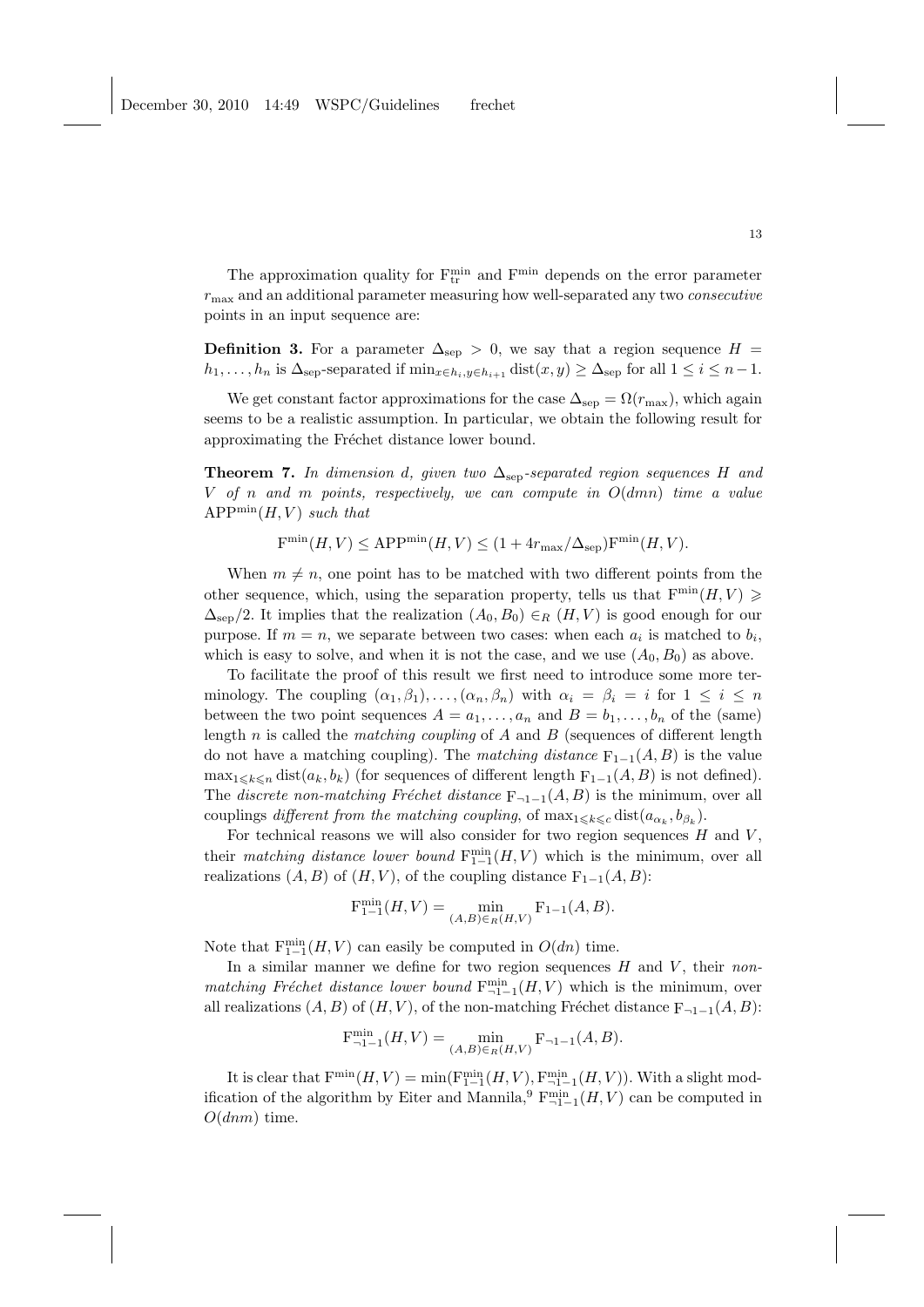We require the following technical results:

**Lemma 5.** Let H and V be two  $\Delta_{\text{sep}}$ -separated region sequences. Then  $\mathrm{F}_{\neg 1-1}^{\min}(H, V) \geq \Delta_{\mathrm{sep}}/2.$ 

**Proof.** Let  $A = a_1, \ldots, a_m$  and  $B = b_1, \ldots, b_n$  be realizations of the sequences H, V, and let  $(\alpha_1, \beta_1), \ldots, (\alpha_c, \beta_c)$  be any coupling of A, B that is not the matching coupling. Such a coupling contains two pairs  $(\alpha_i, \beta_i), (\alpha_{i+1}, \beta_{i+1})$  such that, without loss of generality,  $\alpha_i = \alpha_{i+1}$  and  $\beta_{i+1} = \beta_i + 1$ . For  $a = a_{\alpha_i}$ ,  $b = b_{\beta_i}$ , and  $b' =$  $b_{\beta_{i+1}} = b_{\beta_i+1}$  we then get that

$$
\Delta_{\text{sep}} \leq \text{dist}(b, b') \leq \text{dist}(a, b) + \text{dist}(a, b') \leq 2 \max_{1 \leq k \leq c} \text{dist}(a_{\alpha_k}, b_{\beta_k}),
$$

and therefore  $\max_{1 \leq k \leq c} \text{dist}(a_{\alpha_k}, b_{\beta_k}) \geq \Delta_{\text{sep}}/2$ .

Lemma 6.  $F_{\neg 1-1}^{\text{min}}(H, V) \leq F_{\neg 1-1}(A^0, B^0) \leq F_{\neg 1-1}^{\text{min}}(H, V) + 2r_{\text{max}}.$ 

**Proof.** The first inequality is obvious from the definition of  $F_{\neg 1-1}^{\text{min}}$ . Let  $(A, B) \in_R$  $(H, V)$  with  $A = a_1, \ldots, a_m$  and  $B = b_1, \ldots, b_n$  be a realization such that  $F_{\neg 1-1}^{\text{min}}(H,V) = F_{\neg 1-1}(A,B)$  and let  $(\alpha_1,\beta_1),\ldots,(\alpha_c,\beta_c)$  be a coupling such that  $F_{\neg 1-1}(A, B) = \max_{1 \leq k \leq c} \text{dist}(a_{\alpha_k}, b_{\beta_k}).$  Then we have that

$$
\mathcal{F}_{\neg 1-1}(A^0, B^0) \le
$$
  
\n
$$
\max_{1 \le k \le c} \text{dist}(a_{\alpha_k}^0, b_{\beta_k}^0) = \max_{1 \le k \le c} \text{dist}(a_{\alpha_k} + a_{\alpha_k}^0 - a_{\alpha_k}, b_{\beta_k} + b_{\alpha_k}^0 - b_{\beta_k}) \le
$$
  
\n
$$
\max_{1 \le k \le c} \text{dist}(a_{\alpha_k}, b_{\beta_k}) + 2r_{\text{max}} = \mathcal{F}_{\neg 1-1}^{\text{min}}(H, V) + 2r_{\text{max}}.
$$

We can now complete the proof of Theorem 7.

Let H and V be two  $\Delta_{\rm sep}$ -separated region sequences. Combining Lemmas 5 and 6 we get

$$
\mathcal{F}^{\min}_{\neg 1-1}(H, V) \leq \mathcal{F}_{\neg 1-1}(A^0, B^0) \leq \mathcal{F}^{\min}_{\neg 1-1}(H, V) + 2r_{\max} \leq (1 + 4r_{\max}/\Delta_{\text{sep}})\mathcal{F}^{\min}_{\neg 1-1}(H, V).
$$

Since  $F^{\min}(H, V) = \min(F^{\min}_{1-1}(H, V), F^{\min}_{-1-1}(H, V))$  this finishes the proof by letting  $APP<sup>min</sup>(H, V) = min(F<sub>1-1</sub><sup>min</sup>(H, V), F<sub>-1-1</sub>(A<sup>0</sup>, B<sup>0</sup>)).$ 

Finally, we obtain the results below for approximating the Fréchet distance lower and upper bounds under translation. Our algorithms run in  $O(dmn)$  time, and we currently do not know if these values can be computed exactly in polynomial time.

**Theorem 8.** In dimension  $d$ , given two imprecise sequences  $H$  and  $V$  of  $n$  and m points, respectively, we can compute in  $O(dmn)$  time two values  ${\rm APP}_{\rm tr}^{\rm max}(H,V)$ and  $\mathrm{APP}_{\mathrm{tr}}^{\min}(H, V)$  such that

(i) 
$$
\mathcal{F}_{\text{tr}}^{\text{max}}(H, V) \leq \text{APP}_{\text{tr}}^{\text{max}}(H, V) \leq (2 + 3r_{\text{max}}/r_{\text{min}} + r_{\text{max}}^2/r_{\text{min}}^2) \mathcal{F}_{\text{tr}}^{\text{max}}(H, V),
$$
 and  
\n(ii)  $\mathcal{F}_{\text{tr}}^{\text{min}}(H, V) \leq \text{APP}_{\text{tr}}^{\text{min}}(H, V) \leq (2 + 12r_{\text{max}}/\Delta_{\text{sep}} + 16r_{\text{max}}^2/\Delta_{\text{sep}}^2) \mathcal{F}_{\text{tr}}^{\text{min}}(H, V).$ 

$$
\Box
$$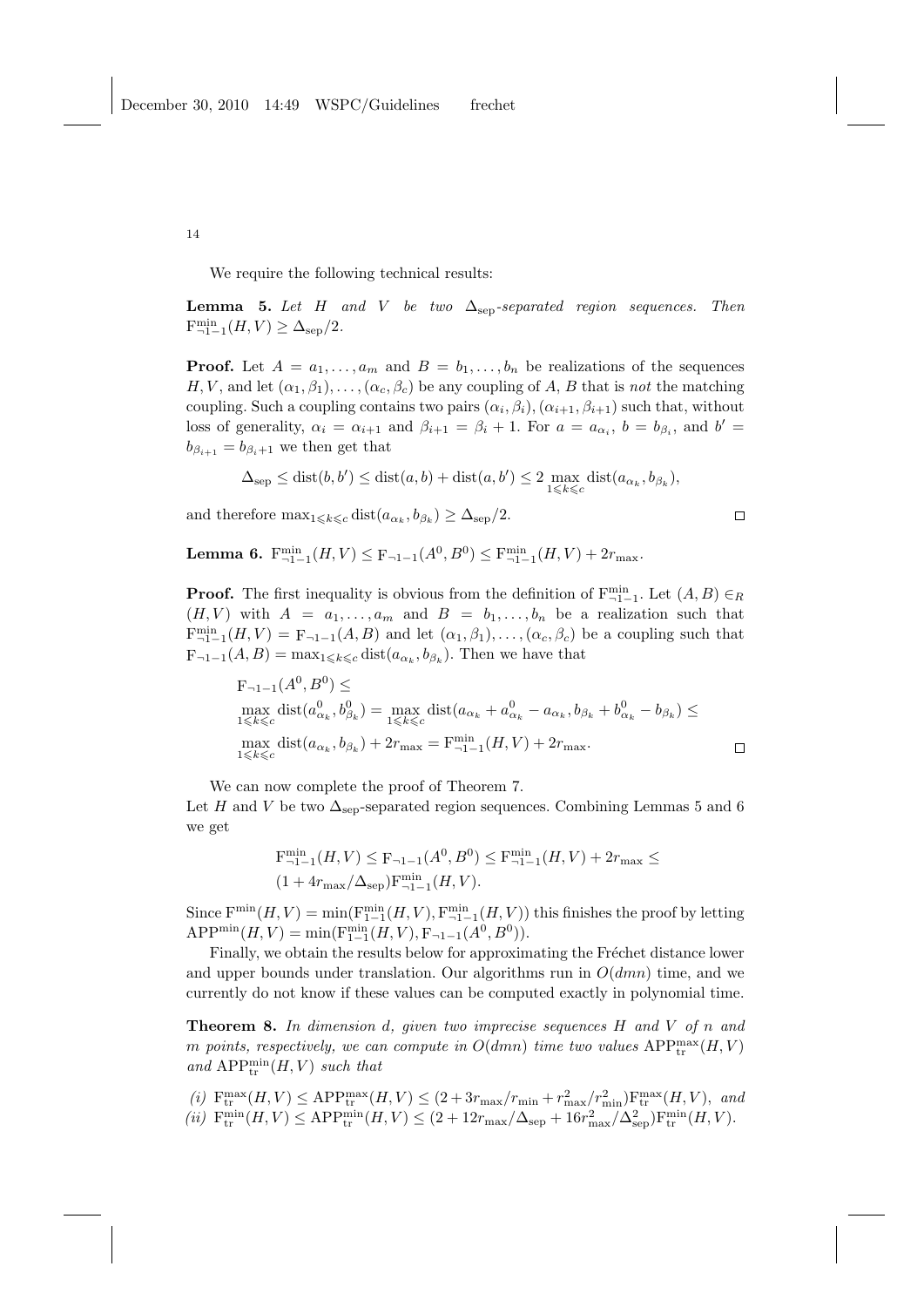Since we use the approximation algorithms from the previous sections as subroutines the approximation quality again depends on the error and separation parameters.

The idea is to use the translation that maps  $a_1^0$  to  $b_1^0$ . After applying this translation to  $H$ , we compute  $F<sup>max</sup>$  and  $F<sup>min</sup>$  using the approximation algorithms above. We require the following technical result:

**Lemma 7.** Let  $t_{\text{app}}$  be the translation that maps  $a_1^0$  to  $b_1^0$ . Then

$$
\mathbf{F}^{\mathbf{M}}(H + t_{\text{app}}, V) \le 2\mathbf{F}_{\text{tr}}^{\mathbf{M}}(H, V) + 2r_{\text{max}} \quad \text{for } M \in \{\text{min}, \text{max}\}.
$$

### Proof.

Let  $t_{\rm opt}$  be a translation such that  $F_{tr}^M(H, V) = F^M(H + t_{\rm opt}, V)$ . We claim that

$$
||t_{\rm app} - t_{\rm opt}|| \le F_{\rm tr}^{\rm M}(H, V) + 2r_{\rm max}.\tag{1}
$$

To see this, consider two realizations  $(A, B) \in_R (H, V)$  with  $A = a_1, \ldots, a_m$  and  $B = b_1, \ldots, b_n$  such that  $\mathcal{F}^{\mathcal{M}}_{tr}(H, V) = \mathcal{F}^{\mathcal{M}}(H + t_{\text{opt}}, V) = \mathcal{F}(A + t_{\text{opt}}, B)$ . Let  $t_{a_1^0 \mapsto a_1}$ be the translation that maps  $a_1^0$  to  $a_1$ ,  $t_{t_{\text{opt}}(a_1)\mapsto b_1}$  be the translation that maps  $t_{\text{opt}}(a_1)$  to  $b_1$ , and  $t_{b_1 \rightarrow b_1^0}$  be the translation that maps  $b_1$  to  $b_1^0$ . Note that

$$
t_{\rm app} = t_{b_1 \mapsto b_1^0} \circ t_{t_{\rm opt}(a_1) \mapsto b_1} \circ t_{\rm opt} \circ t_{a_1^0 \mapsto a_1}, \text{ so }
$$

$$
||t_{\rm app} - t_{\rm opt}|| \le ||t_{b_1 \to b_1^0}|| + ||t_{t_{\rm opt}(a_1) \to b_1}|| + ||t_{a_1^0 \to a_1}|| \le
$$
  

$$
||t_{\rm opt}(a_1) - b_1|| + 2r_{\rm max} \le F(A + t_{\rm opt}, B) + 2r_{\rm max} = F_{\rm tr}^{\rm M}(H, V) + 2r_{\rm max}.
$$

To finish the proof, observe that

$$
\begin{aligned} &\mathbf{F}^{\mathrm{M}}(H+t_{\mathrm{app}},V)=\mathbf{F}^{\mathrm{M}}(H+t_{\mathrm{opt}}+t_{\mathrm{app}}-t_{\mathrm{opt}},V)\leq\\ &\mathbf{F}^{\mathrm{M}}(H+t_{\mathrm{opt}},V)+||t_{\mathrm{app}}-t_{\mathrm{opt}}||=\mathbf{F}^{\mathrm{M}}_{\mathrm{tr}}(H,V)+||t_{\mathrm{app}}-t_{\mathrm{opt}}||. \end{aligned}
$$

The claim now follows with (1).

We can now complete the proof of Theorem 8. Let  $t_{app}$  be defined as above (in Lemma 7). Lemma 7 (for  $M = \text{max}$ ) and the lower bound on  $F^{\text{max}}$  from Lemma 3 gives

$$
\mathbf{F}^{\max}(H+t_{\mathrm{app}},V) \leq (2+(r_{\max}/r_{\min}))\mathbf{F}_{\mathrm{tr}}^{\max}(H,V).
$$

Combining this with Theorem 6 finishes the proof of Theorem 8(i) by letting  $\mathrm{APP}_{\mathrm{tr}}^{\max}(H, V) = \mathrm{APP}_{\max}(H + t_{\mathrm{app}}, V).$ 

Lemma 7 (for  $M = \min$ ) and the lower bound on  $F^{\min}$  from Lemma 5 shows that for two  $\Delta_{\rm sep}$ -separated region sequences H and V

$$
\mathbf{F}^{\min}(H + t_{\text{app}}, V) \le (2 + (4r_{\text{max}}/\Delta_{\text{sep}}))\mathbf{F}^{\min}_{\text{tr}}(H, V).
$$

Combining this with Theorem 7 finishes the proof of Theorem 8(ii) by letting  $\mathrm{APP}_{\mathrm{tr}}^{\min}(H, V) = \mathrm{APP}_{\min}(H + t_{\mathrm{app}}, V).$ 

 $\Box$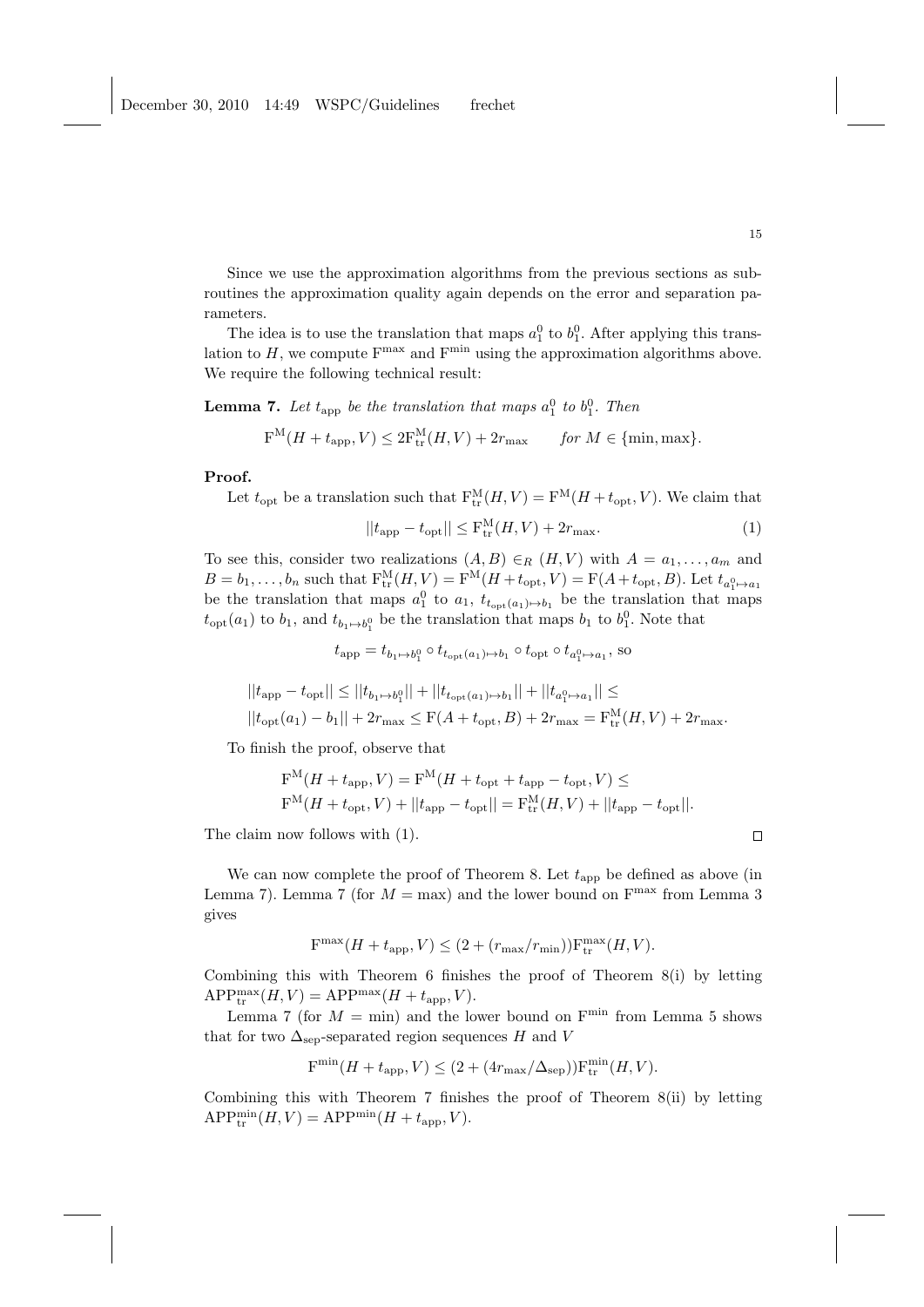### 5. Conclusion

In this paper, we gave an efficient algorithm for computing the Fréchet distance lower bound between two imprecise point sequences. We also gave efficient approximation algorithms for the Fréchet distance upper bound, and for the Fréchet distance upper bound and lower bound under translations.

Unfortunately, our dynamic programming approach for the Fréchet distance lower bound does not seem to apply to the Fréchet distance upper bound. So we currently do not have a polynomial-time algorithm for computing the exact Fréchet distance upper bound. This problem may be hard, as it sometimes happens that a maximization problem for imprecise points is much harder than the corresponding minimization problem. For instance, Löffler and Van Kreveld showed that computing the maximum area or perimeter of the convex hull of  $n$  imprecise points is NP-hard, even though the corresponding minimization problems can be solved in  $O(n^2)$  and  $O(n \log n)$  time respectively.<sup>14</sup> Thus, it would be interesting to show that the exact Fréchet distance upper bound problem is NP-hard, or to find a polynomial-time algorithm.

### Acknowledgements

Work by Ahn was supported by the Korea Research Foundation Grant funded by the Korean Government(KRF-2008-614-D00008). Work by Knauer and Scherfenberg was supported by the German Science Foundation (DFG) under grant Al 253/5-3. Work by Schlipf was supported by the German Science Foundation (DFG) within the research training group 'Methods for Discrete Structures'(GRK 1408).

#### References

- 1. P. K. Agarwal and M. Sharir. Efficient algorithms for geometric optimization. Computing Surveys, 30(4):412–458, 1998.
- 2. P. K. Agarwal, M. Sharir, and S. Toledo. Applications of parametric searching in geometric optimization. J. Algorithms, 17(3):292–318, 1994.
- 3. H. Alt and M. Godau. Computing the Fréchet distance between two polygonal curves. International Journal of Computational Geometry and Applications, 5:75–91, 1995.
- 4. H. Alt, C. Knauer, and C. Wenk. Matching polygonal curves with respect to the Fréchet distance. In STACS, volume 2010 of Lecture Notes in Computer Science, pages 63–74. Springer, 2001.
- 5. H. Alt, C. Knauer, and C. Wenk. Comparison of distance measures for planar curves. Algorithmica, 38(1):45–58, 2003.
- 6. B. Aronov, S. Har-Peled, C. Knauer, Y. Wang, and C. Wenk. Fréchet distance for curves, revisited. In ESA, volume 4168 of Lecture Notes in Computer Science, pages 52–63. Springer, 2006.
- 7. M. E. Dyer. A class of convex programs with applications to computational geometry. In Proc. 8th Symposium on Computational Geometry, pages 9–15. ACM, 1992.
- 8. H. Edelsbrunner. Geometry and Topology for Mesh Generation. Cambridge University Press, 2001.
- 9. T. Eiter and H. Mannila. Computing discrete Fréchet distance. Technical Report CD-